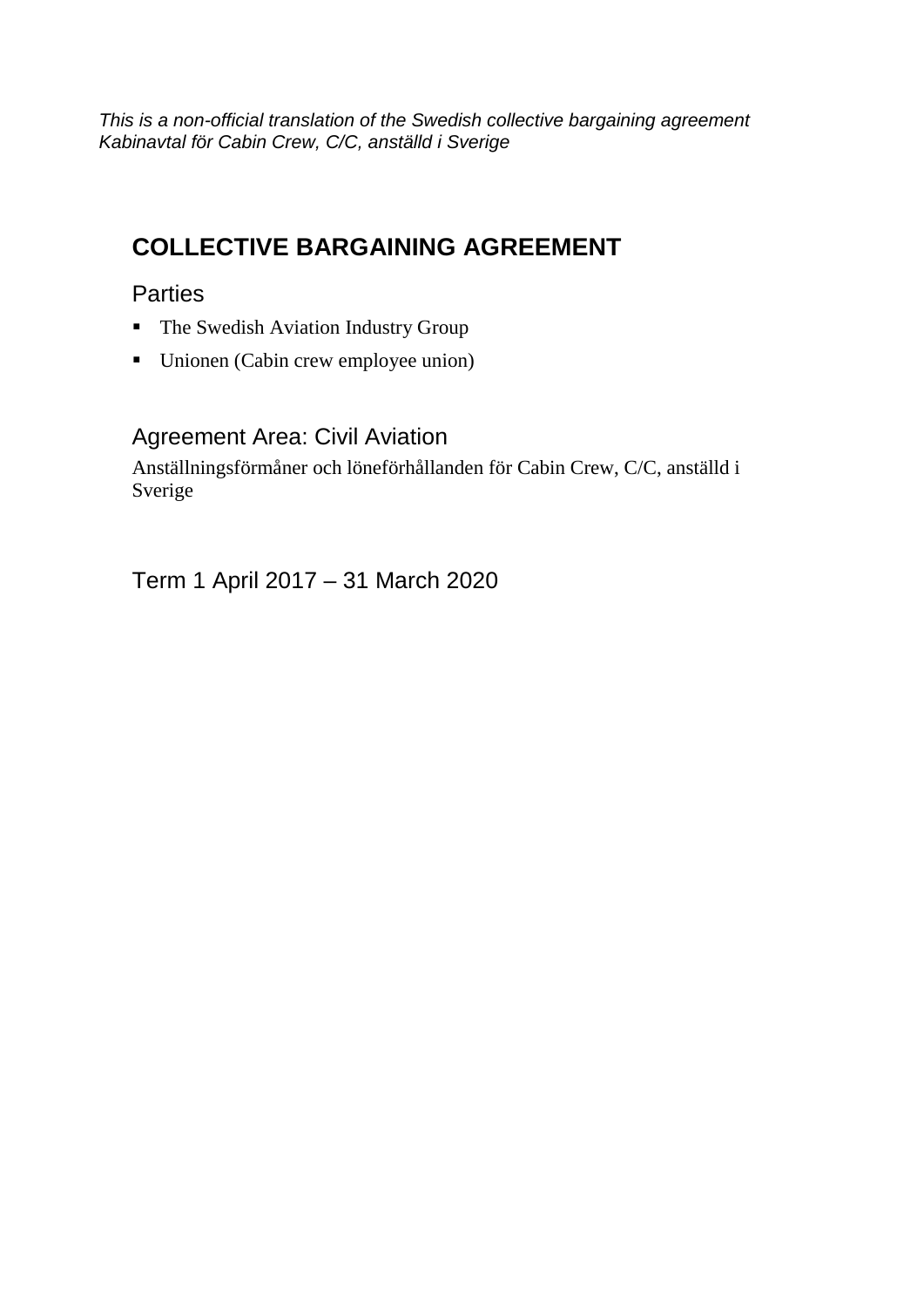### **Table of Contents**

| $§$ 1   |                         |                                                            |  |
|---------|-------------------------|------------------------------------------------------------|--|
| $§$ 2   |                         |                                                            |  |
| $§$ 3   |                         |                                                            |  |
| § 4     |                         |                                                            |  |
| $\S$ 5  |                         |                                                            |  |
| §6      |                         |                                                            |  |
| § 7     |                         |                                                            |  |
| § 8     |                         |                                                            |  |
| § 9     |                         | LEAVE OF ABSENCE FOR C/C DURING PREGNANCY 15               |  |
| $§$ 10  |                         | SALARY FOR PART OF A SALARY PERIOD 15                      |  |
| $§$ 11  |                         |                                                            |  |
|         |                         |                                                            |  |
|         |                         |                                                            |  |
|         |                         |                                                            |  |
|         |                         |                                                            |  |
|         |                         |                                                            |  |
|         | Appendix 1<br>Agreement | List of Separate Agreements Not Included in the Printed    |  |
|         | Appendix 2              |                                                            |  |
| pension | Appendix 3              | Agreement on contribution to part-time retirement/flexible |  |
|         | Appendix 4              |                                                            |  |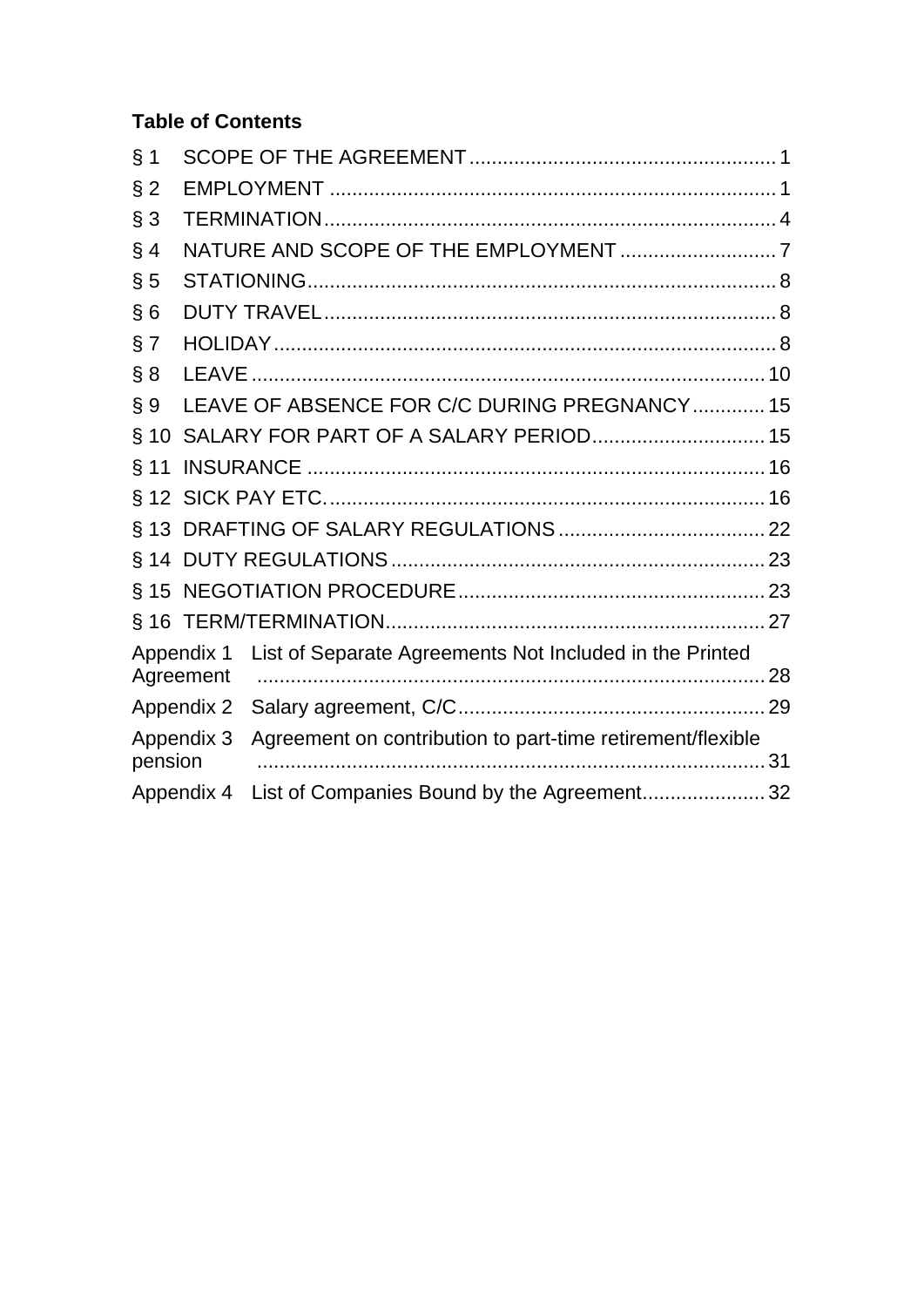# **COLLECTIVE BARGAINING AGREEMENT**

Between on the one side the Swedish Aviation Industry Group and on the other Unionen regarding employment benefits and salary conditions for cabin crew, hereinafter C/C) employed in Sweden.

# <span id="page-2-0"></span>**§ 1 SCOPE OF THE AGREEMENT**

# Clause 1

The Agreement applies to C/Cs in cabin service stationed in Sweden who are employed by companies associated with the Swedish Aviation Industry Group. If a C/C temporarily or until further notice transfers to another assignment, the collective bargaining agreement applicable to such assignment shall apply.

# Clause 2

C/Cs in companies comprised by this Agreement may upon agreement serve in a company affiliated with the company. Unless otherwise is separately agreed between the company and the affected C/C, the rules of this Agreement shall be applied to the service with the affiliated company.

# Clause 3

The Agreement applies immediately to a C/C hired for a trial period. As to the notice period during the trial employment, see § 3 Clause 3:4.

## Clause 4

Regarding C/Cs who have reached the regular retirement age that applies to them according to the ITP plan, the employer and the C/C may agree that other terms of employment shall apply than the ones in this Agreement. A right to sick pay after the term of employment requires a special agreement.

The same applies to those who are hired after having reached the regular retirement age that applies at the company.

### Note to the Minutes:

The Swedish Act on Security of Employment presently gives a C/C the right to remain in service until 67 years of age.

# <span id="page-2-1"></span>**§ 2 EMPLOYMENT**

# Clause 1 Employment Until Further Notice

Employment is until further notice unless the C/C and the employer have otherwise agreed according to Clause 2 below.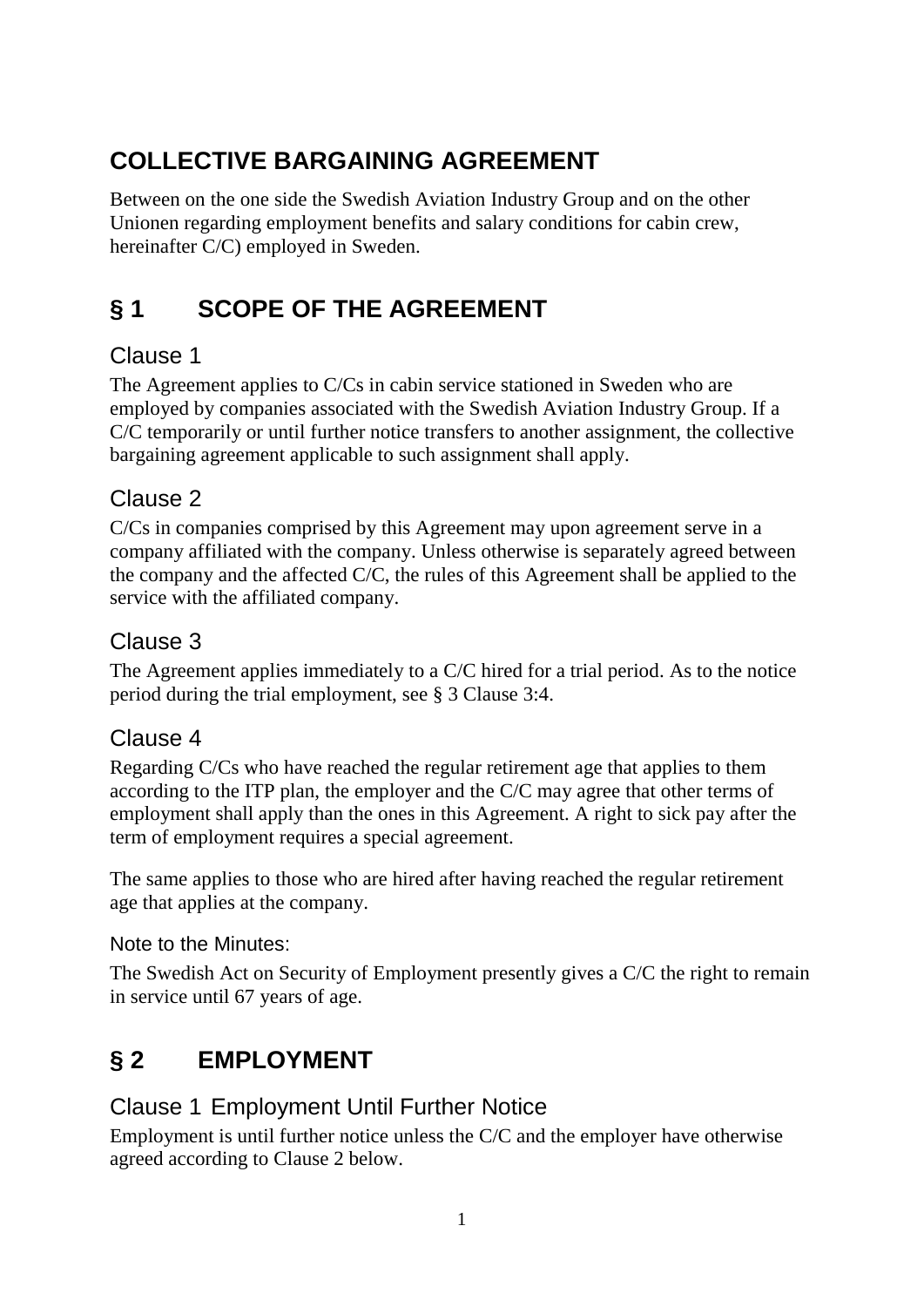# Clause 2 Terms for Time-Limited Employment

#### **Clause 2:1**

The employer and a C/C may agree on time-limited employment

- for a certain time, a certain season or certain work if the special nature of the work occasions such employment
- upon substitution to replace a  $C/C$  upon, e.g., absence because of holiday, sickness, education or parental leave
- upon substitution to fill a vacant office for not more than six months, unless the employer and the local C/C union representative agree otherwise
- to relieve a temporary work peak
- for school and university students during holidays or other break in their studies and upon practical work training
- $\blacksquare$  for C/Cs who have reached the regular retirement age according to the ITP plan.

#### **Clause 2:2 Employment for a Trial Period**

An agreement for employment during a trial period, with the intention that the employment after the trial period will turn into employment until further notice, may be made for no more than six months. If the C/C has been absent during the trial period, the employment may, upon agreement, be extended by a corresponding period of time.

If the trial employment does not turn into employment until further notice, the employer shall provide a reason for its position if the C/C so requests.

#### **Clause 2:3 Notice Concerning Hiring Upon Work Peaks and Employment for a Trial Period**

Before the employer and the C/C make an agreement for employment for a trial period or employment to relieve a temporary work peak, the employer should notify the relevant cabin crew employee union, if it is practically feasible. The notice shall however always be made within a week after an employment agreement is made.

### Clause 3 General Directions

#### **Clause 3:1 Loyalty**

The relationship between employers and C/C is based on mutual loyalty and mutual trust. The C/C shall observe discretion as to the employer's affairs, such as pricing, constructions, experiments and investigations, operating conditions, business matters and the like.

#### **Clause 3:2 Competing Activities**

A C/C shall not conduct business or directly or indirectly conduct economic activities for a company that competes with the employer. Furthermore, a C/C may not undertake any assignments or conduct any activities that may adversely influence the ordinary work. Before undertaking an assignment or spare time activity of a more comprehensive nature, the employee shall therefore first consult with the employer.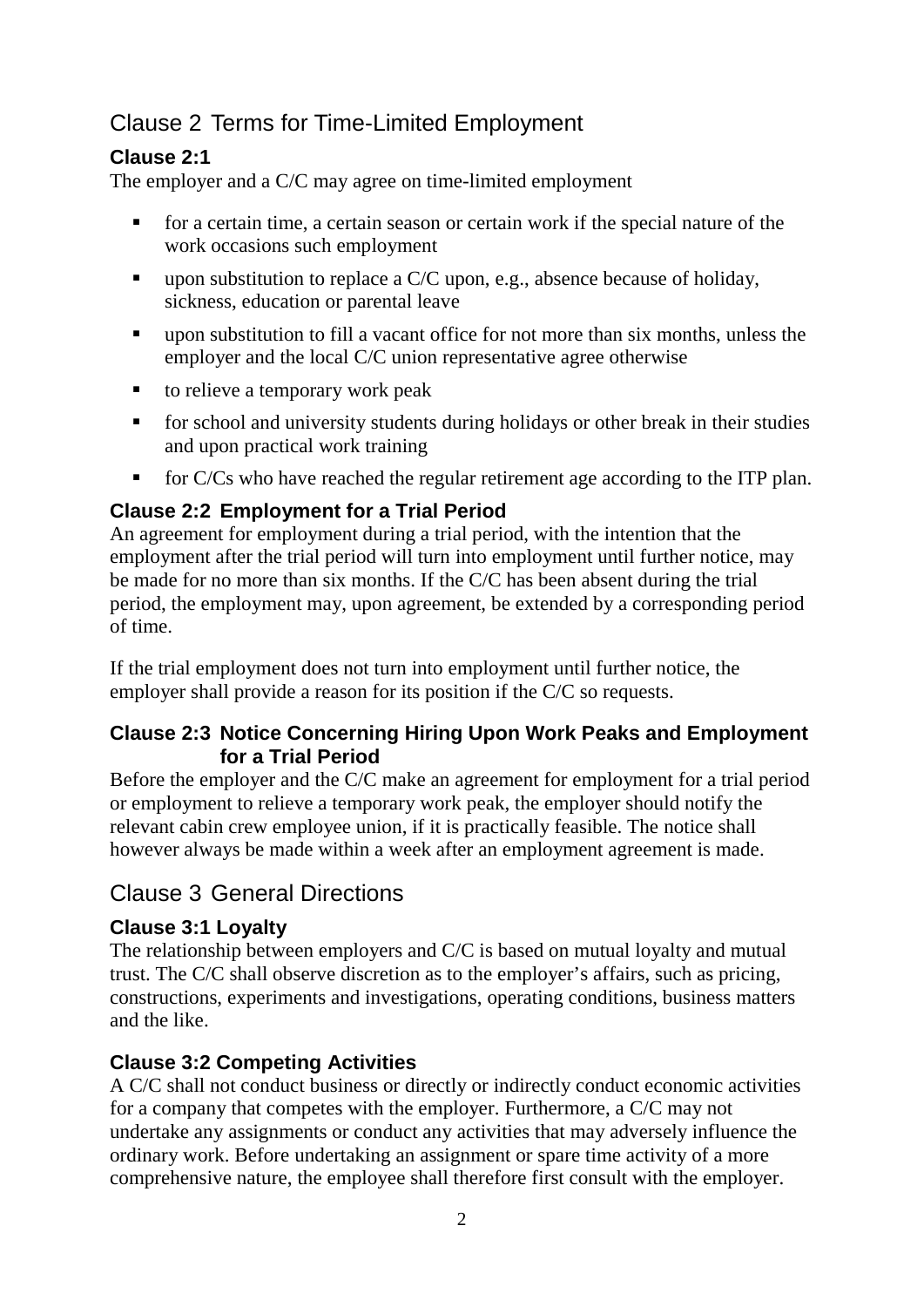The preceding paragraph shall not prevent part-time employees from taking assignments with another employer that does not conduct competing operations.

#### **Clause 3:3 Fiduciary Assignments**

A C/C has the right to accept state, municipal and union fiduciary assignments.

#### **Clause 4 Part-time agreed by collective bargaining for the purpose of retirement (Affective by 1 May 2014)**

A C/C may as from the month the C/C turns 62 years of age apply for a right to parttime retirement.

If part-time retirement is granted, the employment constitutes, from the time the parttime retirement enters into effect, part-time employment with the percentage of full working hours that follows from the part-time retirement.

When granting part-time retirement, the employer shall with respect to employees comprised by ITP 2 continue to notify income based on the C/C's former percentage of full working hours.

A priority to employment with a higher number of working hours according to § 25 a of the Swedish Act on Security of Employment does not apply to C/C with a part-time position due to part-time retirement according to this agreement.

#### **Note**

The parties agree that the agreement shall be adapted to legislative rules in effect from time to time regarding pension, e.g., tax rules regarding the taking of pension insurance.

### **Clause 4:1 Application and notification**

The C/C shall apply in writing to the employer for part-time retirement six calendar months before the entry into effect of part-time retirement. The application shall clearly set out the percentage of full working hours that is desired.

Concurrently with the submission of the application to the employer, the C/C shall notify the local salaried employee union at the company.

Not later than two months after the employer has received the application, the employer shall notify the C/C and the local union organisation at the company in writing whether the application is granted or not out, unless a deferral has been agreed with the C/C. The failure to respond timely constitutes a breach of a point of order and does not mean that the application shall be considered granted.

The employer may reject the application for part-time retirement if the granting thereof from an objective point of view would constitute a significant disturbance in the operations.

#### **Clause 4:3 Negotiations and disputes**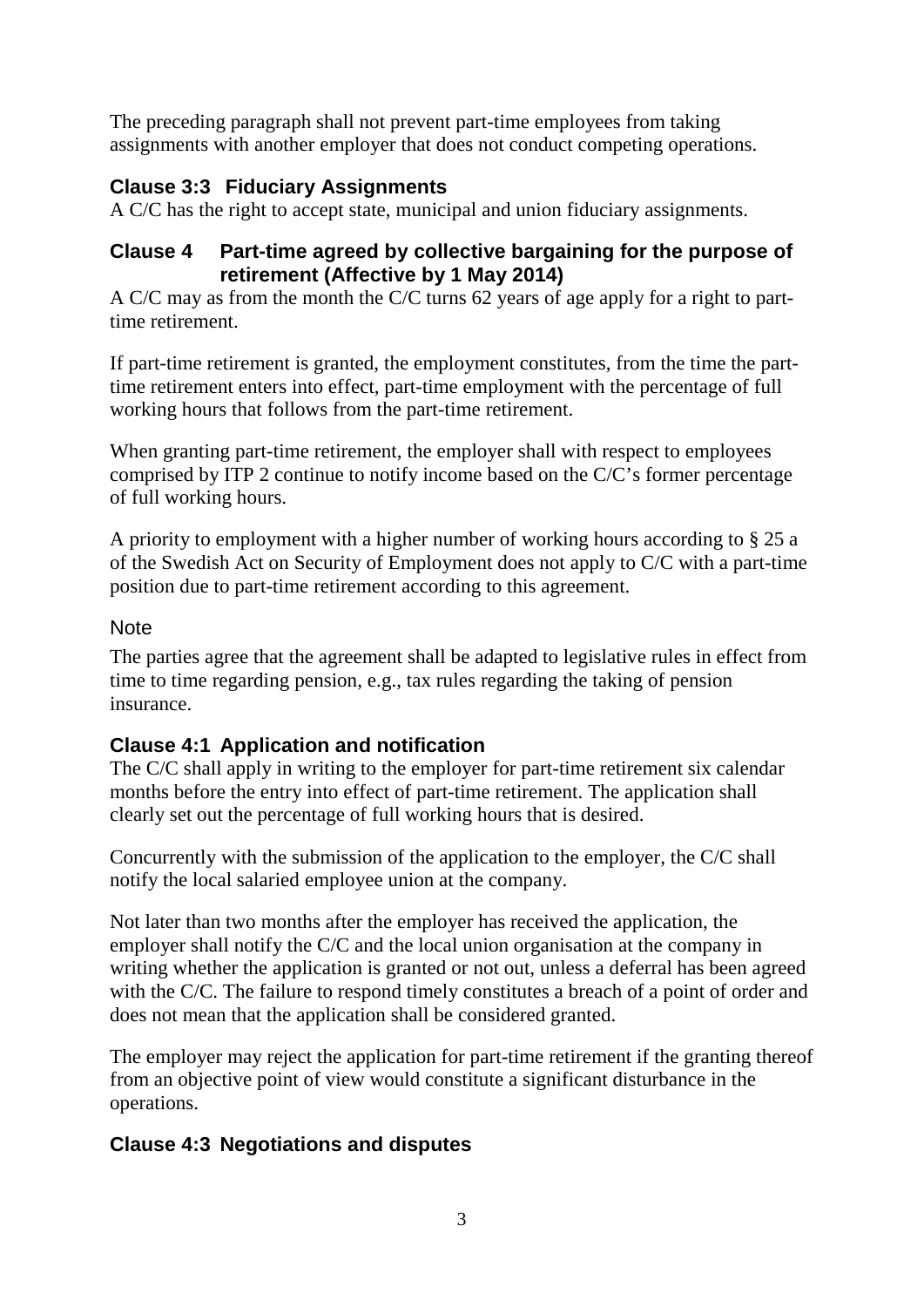If an application for part-time retirement has been denied and the C/C wishes to have the application tried under the negotiation procedure, the C/C shall notify the local union organisation which shall request local negotiations. The dispute shall in such case be deemed to concern part-time pension with the part-time percentage 80 per cent and shall be treated according to the negotiation procedure The Swedish Aviation Industry Group – Unionen as follows.

The issue of whether part-time retirement is to be granted may be considered in local negotiations and thereafter, if the issue has not been resolved, finally in central negotiations.

If the parties cannot agree in local or central negotiations with respect to the issue of whether part-time retirement under the agreement can be granted without a significant disturbance to the operations, then if the C/C wishes to pursue the matter, the local union organisation shall request local negotiations with respect to liability for the employer to pay damages for wrongful application of the agreement.

# <span id="page-5-0"></span>**§ 3 TERMINATION**

## Clause 1 Resignation by the C/C

#### **Clause 1:1 Notice Period**

The notice period upon resignation by the C/C is the following, unless otherwise follows from Clause 3:2-4 and 3:6 below:

#### **C/C's Notice Period in months**

#### **Time employed by the company Notice Period**

less than 2 years 1 month 2 years and more 2 months

#### **Clause 1:2 Form of termination**

In order to avoid a dispute regarding whether a notice of termination has been given or not, the C/C should resign in writing. If the resignation is oral, the C/C should as soon as possible confirm it in writing to the employer.

#### Clause 2 Termination by the Employer

#### **Clause 2:1 Notice Period**

The notice period upon termination by the employer is the following, unless otherwise follows from Clause 3:2-4 and 3:6 below: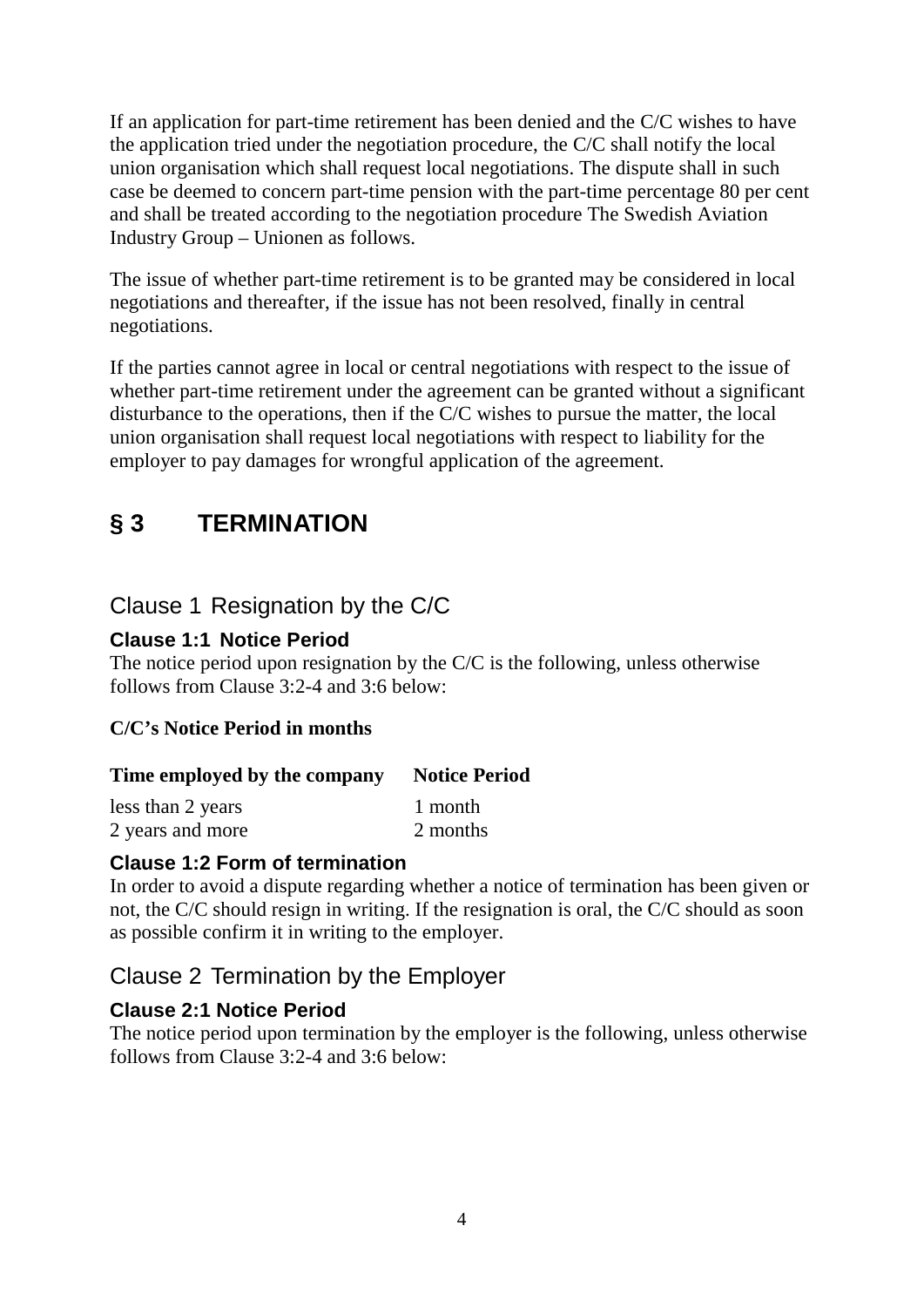#### **The Employer's Notice Period in months**

#### **Time employed by the company Notice Period**

| 1 month  |
|----------|
| 2 months |
| 3 months |
| 4 months |
| 5 months |
| 6 months |
|          |

#### Notes to Clause 1:1 and 2:1

- 1. The method for calculating the time of employment according to the above is set forth in Section 3 of the Act on Security of Employment.
- 2. If a C/C, who has been terminated because of redundancy, has reached the age of 55 on the day of the notice of termination and at that time has been consecutively employed for at least 10 years, the notice period shall be extended by six months. Such extension shall however not run beyond the  $C/C$ 's 65<sup>th</sup> birthday.

#### **Clause 2:2 Advance Notice**

Advance notice of termination that the employer is required to give to the local union under the Act on Security of Employment shall be considered given when the employer has handed over the advance notice to the local C/C union representative or two business days after the employer has sent the notice by certified mail to the relevant union.

### Clause 3 Miscellaneous Provisions Upon Termination

#### **Clause 3:1 Salary During the Notice Period**

If a C/C cannot be provided with work during the notice period, then Section 12 of the Act on Security of Employment provides that salary and other compensation shall still be paid out as if the C/C had been in service (for calculation of salary see § 8 Clause 7:2 Monthly Salary).

#### **Clause 3:2 Agreement on a Different Notice Period**

Employees who according to a collective bargaining agreement or special employment agreement have a longer notice period when this agreement enters into effect, shall keep the longer period.

The employer and the C/C may agree on a different notice period. If they do, the employer's notice period may, however, not be less than the notice period according to the table in Clause 2:1.

#### **Clause 3:3 Shortening of the Notice Period for a C/C**

If a C/C due to special circumstances wishes to leave his employment before the end of the notice period, the employer should consider whether this may be granted.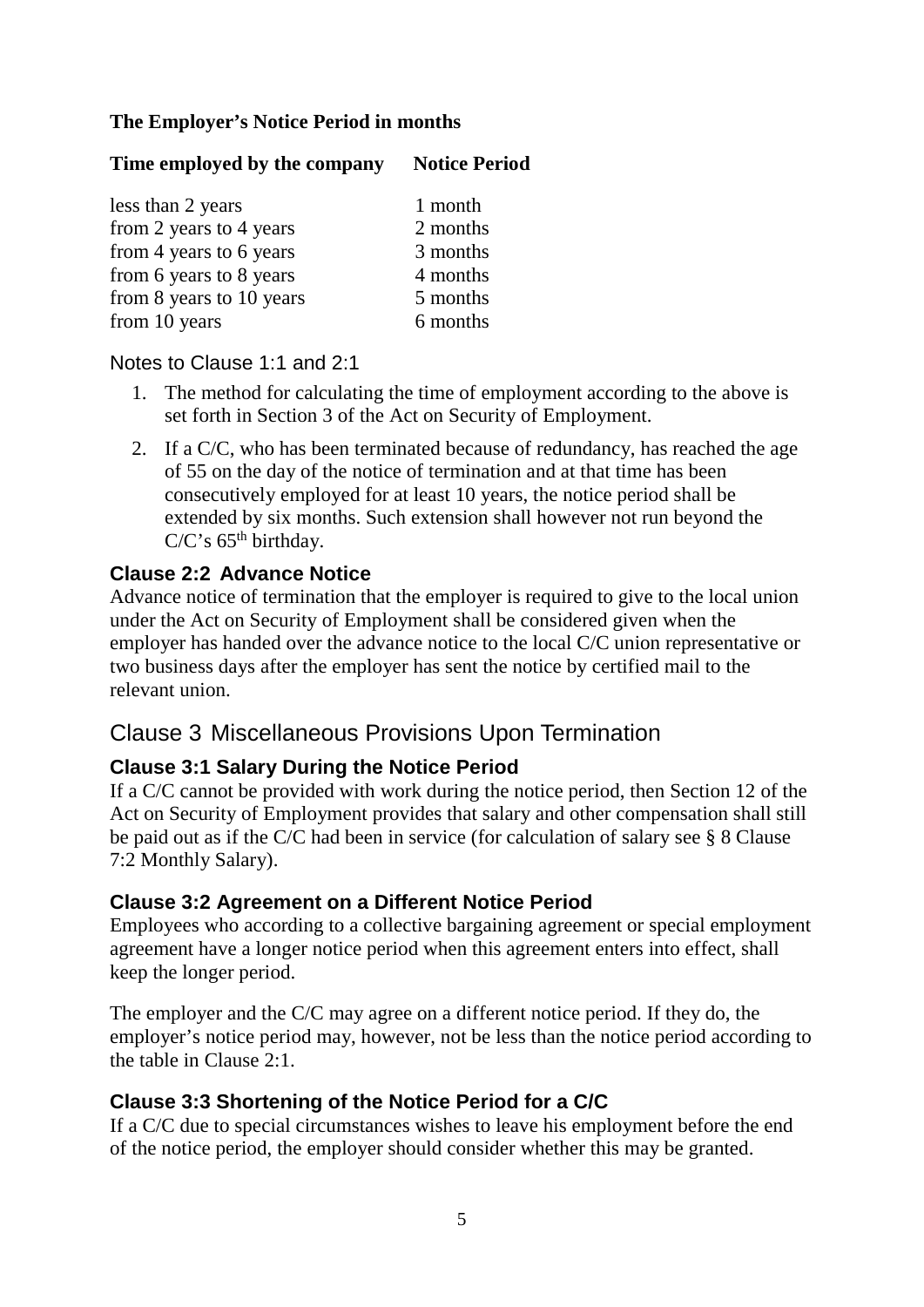#### **Clause 3:4 Employment for a trial period**

During trial employment, the notice period is 14 days for both the employer and the  $C/C$ .

#### **Clause 3:5 Damages for Failure by a C/C to observe the Notice Period**

If a C/C leaves his employment before the end of the notice period, the employer has the right to damages for the economic damage and inconvenience caused thereby, however not less than by an amount corresponding to the C/C's salary during the part of the notice period that the C/C has failed to observe.

#### **Clause 3:6 Pensioners — Notice Period**

For C/Cs who remain in service at the company after reaching the regular retirement age that applies to employment according to the ITP plan, the notice period is one month for both the employer and the C/C. The same applies if a C/C has been hired at the company after reaching the regular retirement age that applies there.

#### **Clause 3:7 Termination of Employment at the Age of 67 – and note regarding Agreed Retirement Age (65 years of age)**

The employment shall terminate without notice at the end of the month when the C/C reaches the age of 67 unless the employer and the C/C agree otherwise. No notice according to Section 33 of the Act on Security of Employment needs to be given.

#### Note

The employer should, well before the end of the month when a C/C turns 65 – which is the agreed time of retirement according to the ITP plan – request notice whether the C/C would like to terminate the employment at the retirement age according to the ITP plan, or exercise the right to remain employed until the age of 67.

#### **Clause 3:8 Certificate of Employment**

When the employer or a C/C has terminated the employment, the C/C has the right to receive a certificate of employment, showing

- $\blacksquare$  he time that the C/C has been employed,
- $\blacksquare$  the work assignments performed by the C/C, and
- $\blacksquare$  if the C/C so requests, an evaluation of the manner in which the work has been carried out.

The employer shall provide the certificate of employment to the C/C at the earliest when the employment has terminated and not later than one week after the C/C's request.

#### **Clause 3:9 Certificate of Holiday Taken**

When the employment terminates, the C/C has the right to receive a certificate showing how many of the 25 holiday days mandated by law that have been taken out during the present holiday year. The employer shall provide this certificate to the C/C not later than one week after the C/C's request. If the C/C has a right to a greater number of holiday days than 25, the additional holiday shall in this context be considered to have been taken out first.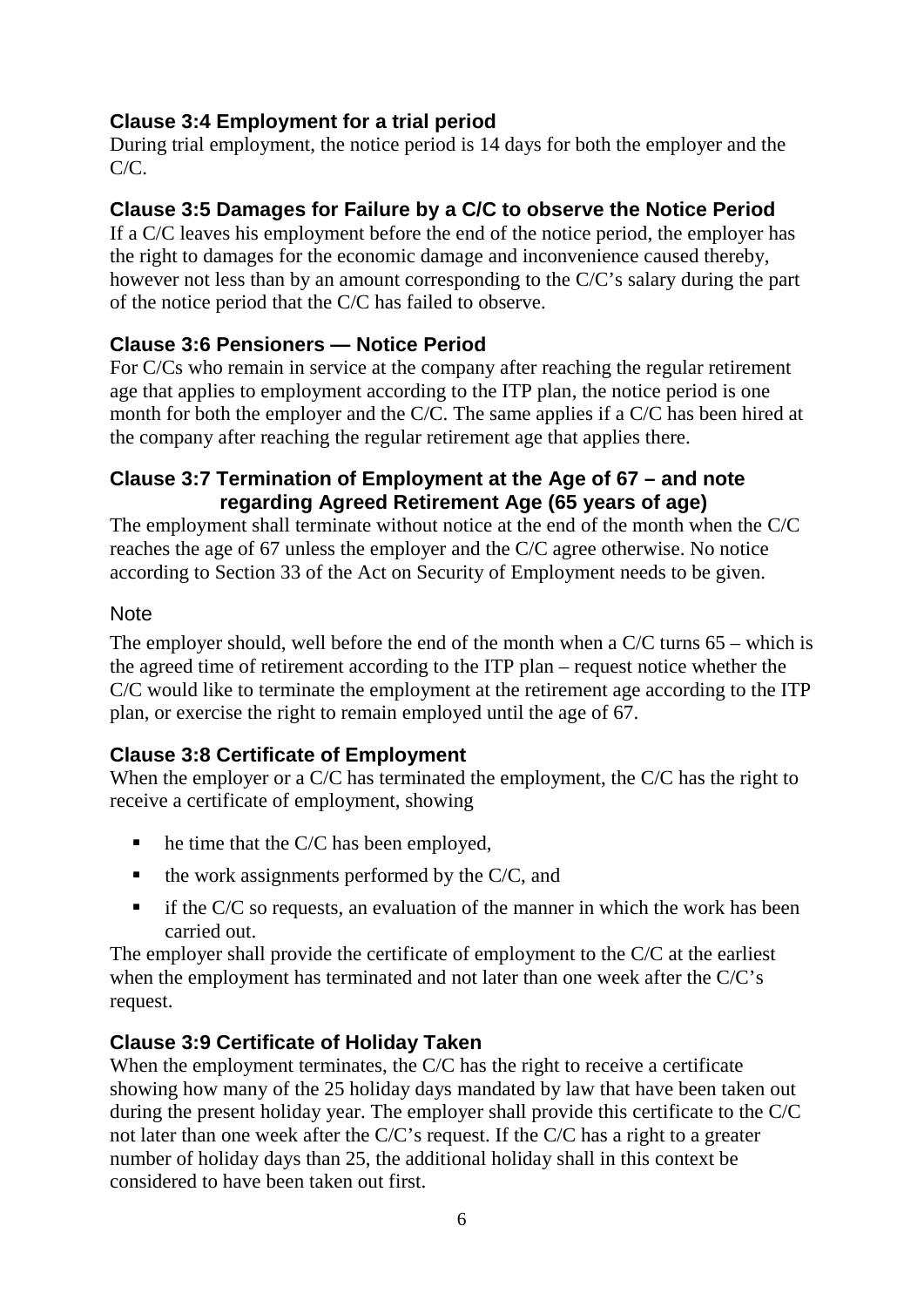## Clause 4 Order of Termination Upon Production Reductions and Rehiring

The local parties shall, upon reductions of personnel, evaluate the staffing requirements and demands of the company. If these needs cannot be fulfilled by application of the law, the parties shall determine the order of termination by derogating from the provisions of the law.

The local parties shall thereby make a selection of the employees to be terminated so that the company's need of competence and the company's ability to conduct competitive business activities and thus provide continued employment are taken into account.

It is assumed that the local parties will, upon the request of either party, make an agreement for the determination of the order of termination by application of Section 22 of the Act on Security of Employment, derogating from the act, as required.

The local parties may also, by derogation from the provisions of Sections 25-27 of the Act on Security of Employment, agree on the order of rehiring. The same criteria as above shall apply to such agreement.

It is incumbent on the local parties, upon request, to conduct negotiations, as provided in the preceding paragraphs and to confirm any agreements made in writing.

If the local parties cannot agree, the association parties may, upon request by a party, make an agreement in accordance with the above guidelines.

It is assumed that the employer will provide the local or the central agreement party with relevant documentation before the negotiation of issues addressed in Clause 4.

In the absence of a local or central agreement as provided above, termination due to redundancy or rehiring may be tried in accordance with law, observing the applicable negotiation procedure.

# <span id="page-8-0"></span>**§ 4 NATURE AND SCOPE OF THE EMPLOYMENT**

### Clause 1

A C/C's duty includes mainly to provide the service required for the safety, comfort and enjoyment of the passengers on board aircraft.

## Clause 2

C/Cs are obligated to perform ground duty in connection with flights on which they have served, and such additional ground service regarding passenger service that is ordered.

Upon special agreement, a C/C may carry out ground service in connection with events that are of service or customer significance to the company. During periods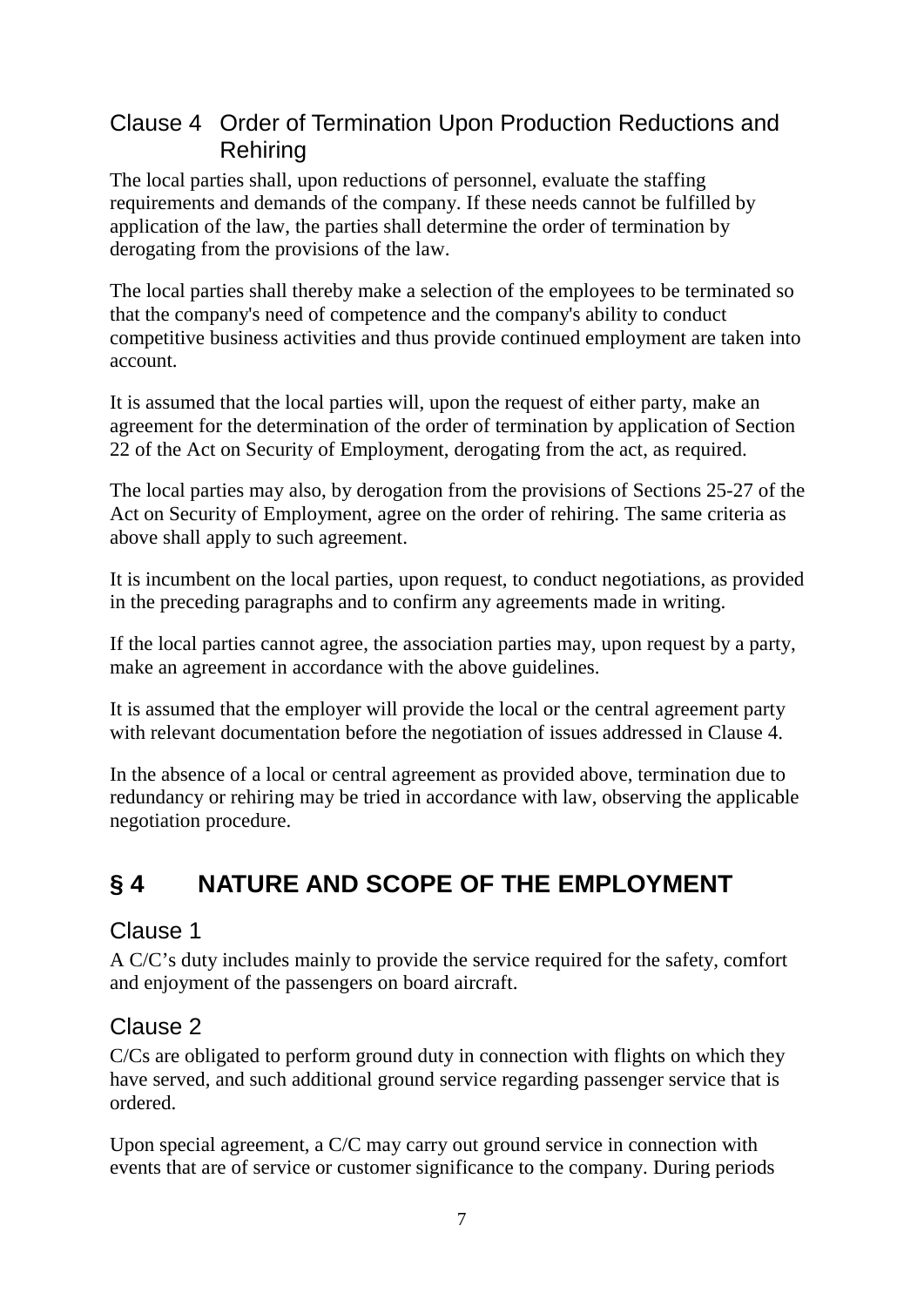when flight service does not allow for sufficient utilization of the cabin personnel in flight duty, the C/C is obligated to carry out ground service ordered by the company.

The above shall apply unless otherwise agreed.

## Clause 3

A C/C is obligated to wear a uniform on duty. The company shall pay for the purchase of a uniform.

Washing regulations are set out in the company's uniform policy.

## Clause 4

A C/C is obligated at all times to hold a valid passport and to maintain requisite vaccinations. The cost of passports shall be borne by the C/C, whereas the costs for any visas and vaccinations shall be paid by the company.

# Clause 5

A C/C is obligated to hold certificates mandated by the aviation authorities and to undergo mandated physical examinations by a physician identified by the company. The costs of certificates and such physical examinations shall be borne by the company.

## Clause 6

A C/C is obligated to comply with instructions and regulations issued by public authorities. The same applies to instructions and regulations issued by the company that are not in violation of this Agreement.

# <span id="page-9-0"></span>**§ 5 STATIONING**

The place of stationing (airport) shall be determined by the company at the time of employment. Before any changes of the place of stationing, co-determination negotiations shall be carried out. The order of termination provisions of the Act on Security of Employment shall be observed unless the local parties agree otherwise.

# <span id="page-9-1"></span>**§ 6 DUTY TRAVEL**

Unless otherwise agreed between the local parties regarding per diem compensation, the applicable parts of the Swedish Tax Agency's regulations shall apply.

# <span id="page-9-2"></span>**§ 7 HOLIDAY**

## Clause 1

Holiday shall be granted according to law, with the additions and exceptions set out below, unless otherwise approved by the central association parties.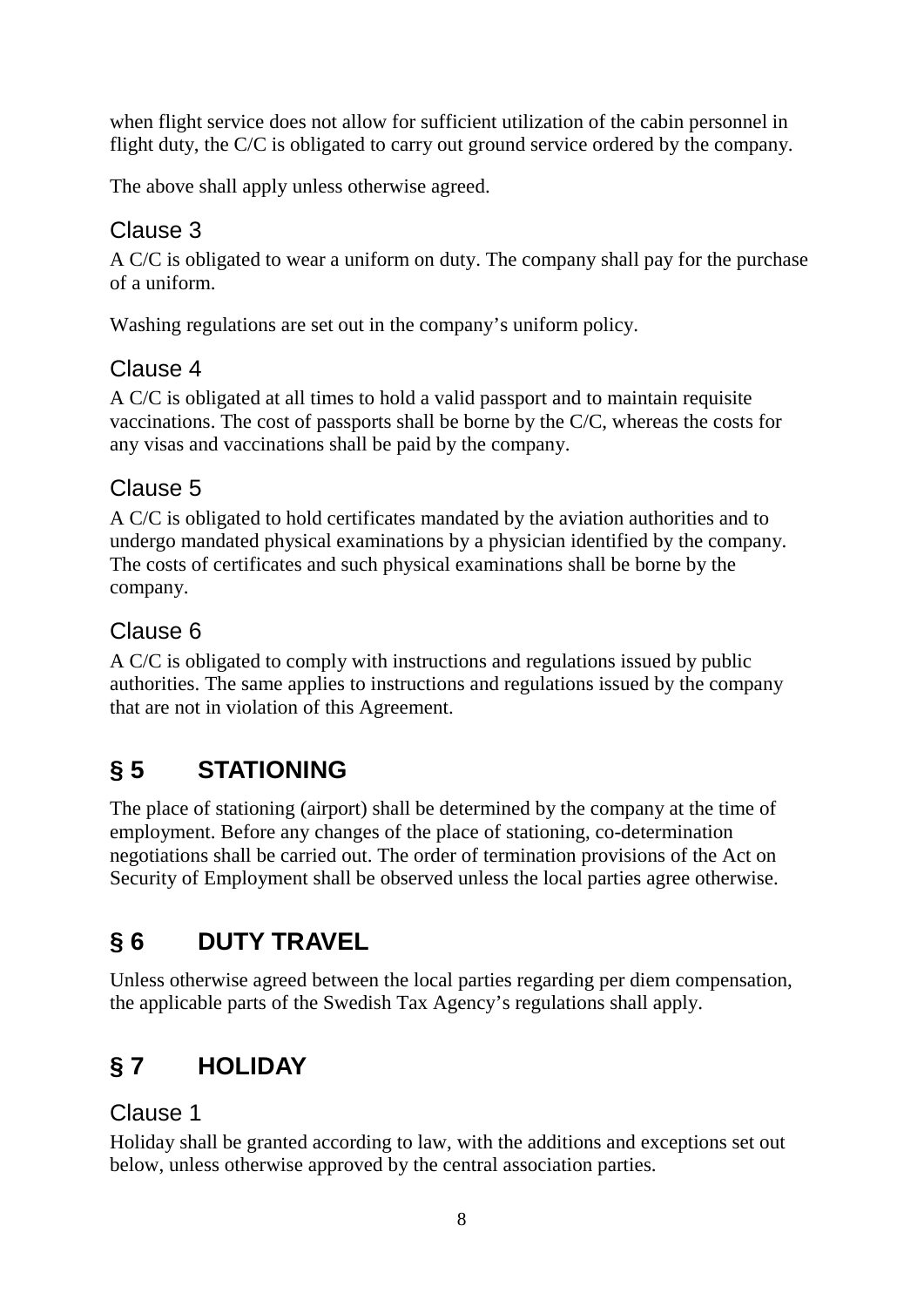#### **Note**

In respect to parental leave that an employee wishes to take during a holiday period, the parties agree that the application for parental leave pursuant to the Parental Leave Act shall generally be submitted at the same time as the application for holiday.

## Clause 2 Main Holiday

The company shall in cooperation with the local C/C party establish vacation lists well before the start of the main holiday period.

## Clause 3 Holiday Pay, Holiday Compensation

#### **Clause 3:1**

The holiday pay is the current monthly salary at the time of the holiday plus a holiday supplement as set out below.

The holiday supplement for each paid holiday day is:

 $\blacksquare$  0.8 % of the C/C's current monthly salary at the time of the holiday.

Monthly salary means in this context the fixed monthly salary in cash and any fixed salary supplements per month (*e.g., fixed position, shift, on-call, emergency, overtime or travel time supplements*).

As to changed working time - see Clause 3:4.

0.5 % of the sum of the variable part of the salary that has been paid during the accrual year.

*Variable salary component* means in this context, e.g., all commission (guaranteed, percentage etc.), profit share, bonuses, incentive pay, production supplements, extra service (stand-by or emergency) or similar, to the extent it has not been included in the monthly salary.

To the "sum of the variable part of the salary that has been paid during the accrual year" there shall be added, for each (partial or whole) calendar day of absence qualifying for holiday pay, one average daily income calculated by the variable salary component paid during the accrual year being divided by the number of employment days (defined according to Section 7 of the Holiday Act), excluding holiday days of absence and whole calendar days of absence qualifying for holiday pay during the accrual year.

#### **Note**

The holiday supplement of 0.5 % requires that the C/C has accrued full paid holiday. If this is not the case then the holiday supplement shall be adjusted upwards by 0.5 % being multiplied by the number of holiday days to which the C/C is entitled.

#### **Clause 3:2**

Holiday compensation is calculated as 4.6 % of the current monthly salary and holiday supplement per unused paid holiday day plus a holiday supplement calculated according to Clause 4:1. For each saved holiday day, holiday compensation is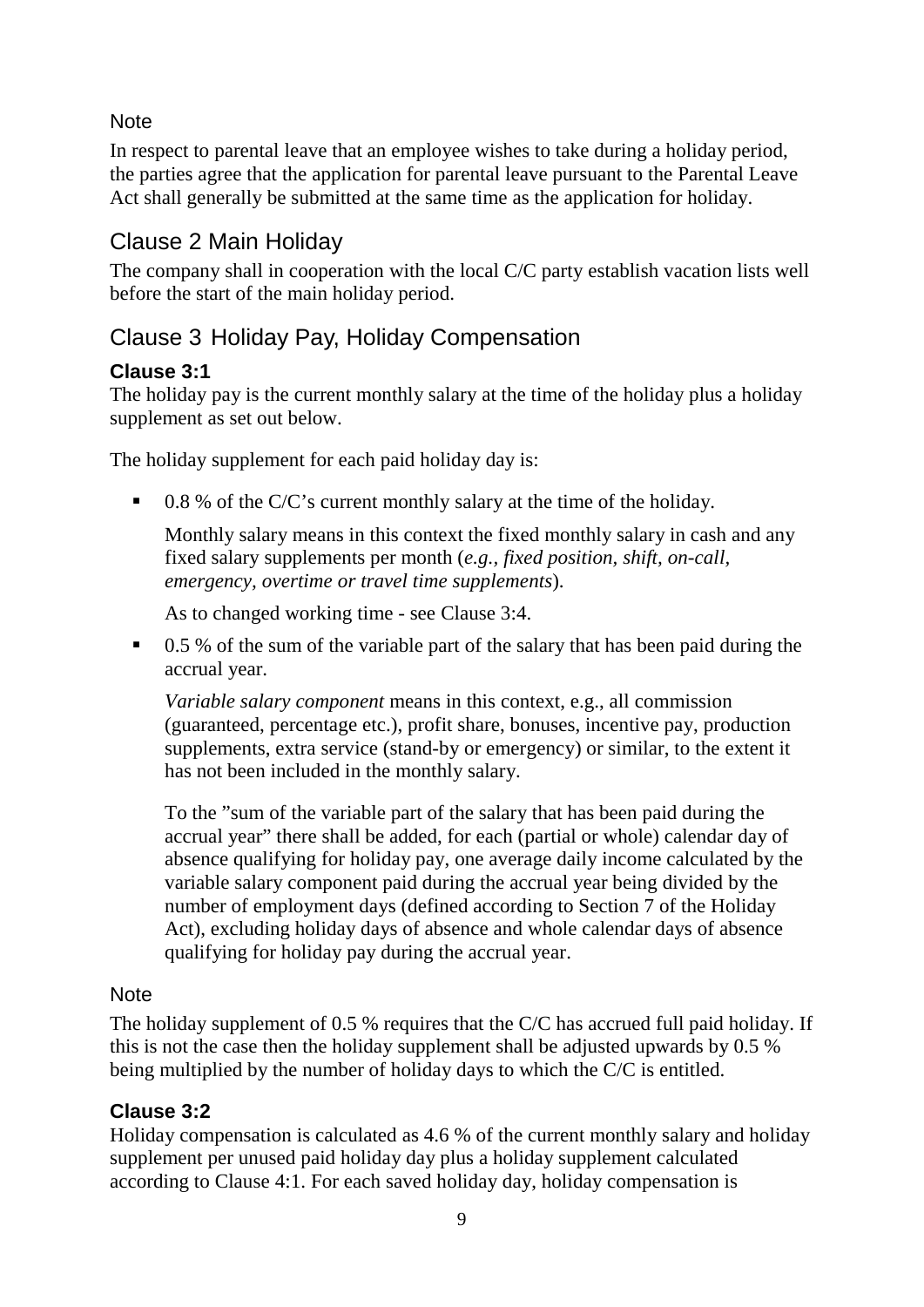calculated as if the saved day had been taken out in the holiday year when the employment terminates. Regarding hours worked - see Clause 3:4.

#### **Clause 3:3**

For each used unpaid holiday day, a deduction shall be made from the C/C's current monthly salary in the amount of 4.6 % of the monthly salary.

#### **Clause 3:4**

If a C/C during the accrual year has worked a different number of hours than at the time of the holiday, the current monthly salary at the time of the holiday shall be prorated in proportion to the share of full regular working hours that applied at the place of employment during the accrual year.

If the number of hours worked has changed during the course of a calendar month, the number of hours worked that applied during the majority of the calendar days of the month shall be used in the calculation.

#### **Clause 3:5**

The following shall apply to the payment of holiday pay:

#### Main Rule

The holiday supplement of 0.8 % shall be paid out together with the salary in connection with or immediately following the holiday. The holiday supplement of 0.5 % is paid out no later than the end of the holiday year.

## Clause 4 Saving Holiday

#### **Clause 4:1**

If a C/C has a right to more than 20 holiday days with holiday pay, the C/C has the right to save these additional holiday days, provided that he does not in that year take out holiday saved previously. The number of saved holiday days must not exceed 25.

#### **Clause 4:2**

Saved holiday days shall be taken out in the order they have been saved.

### **Clause 4:3**

Holiday pay for saved holiday days is calculated according to 3:1 above.

#### **Clause 4:4**

If a C/C wishes to save holiday days, this shall be notified in connection with the planning of the main holiday.

### **Clause 4:5**

If a C/C wishes to take saved holiday days, this shall be notified in connection with the planning of the main holiday.

# <span id="page-11-0"></span>**§ 8 LEAVE**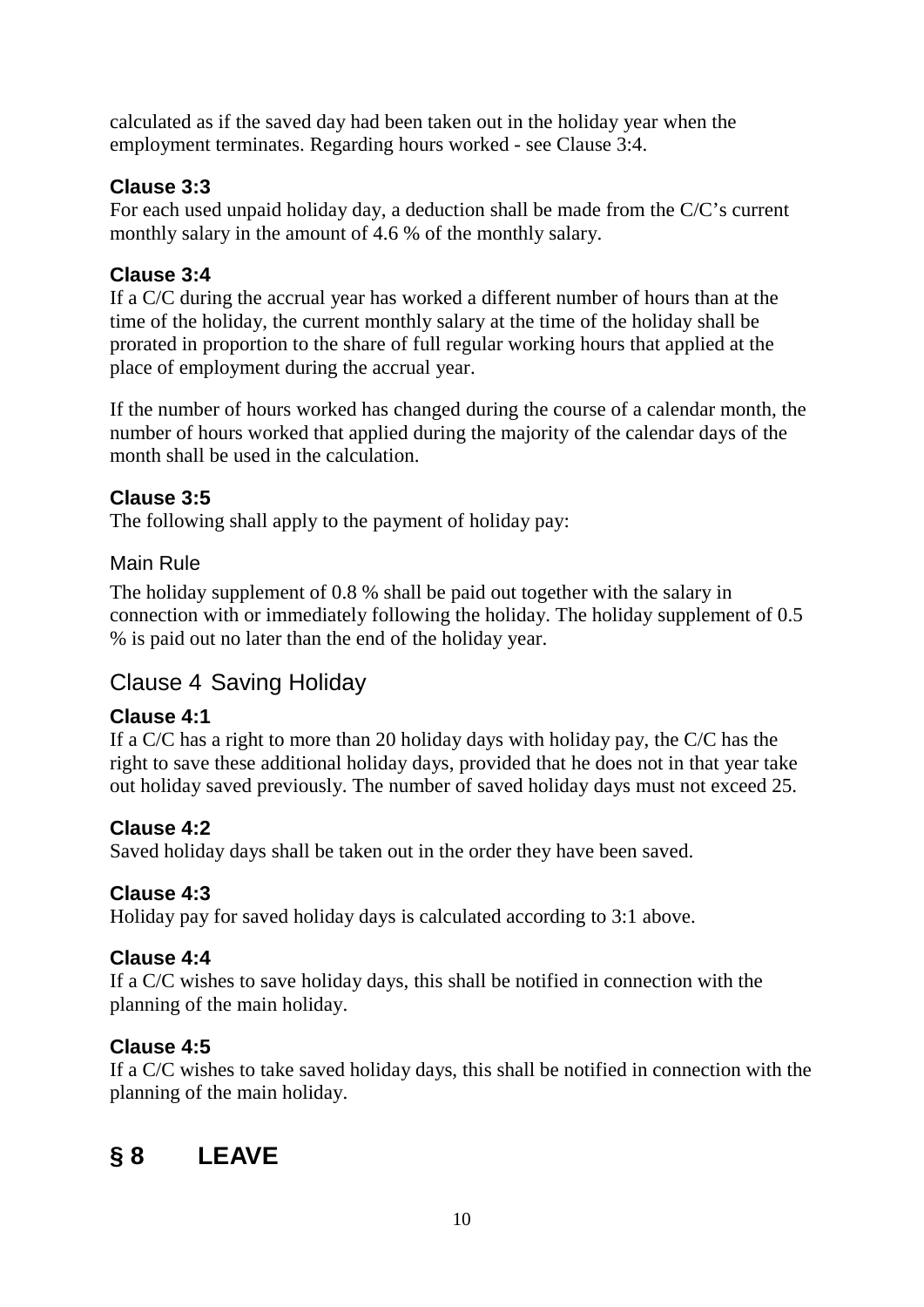# Clause 1 Leave of Absence, Brief Leave With Pay

A leave of absence is normally granted only for part of a working day. In special cases, however (e.g., in case of a sudden illness in the C/C's family or the death of a close relative), a leave of absence may be granted for one or more days.

## Clause 2 Leave of Absence for Rehabilitation

Unpaid leave for the purpose of trying a different job shall be granted in the case of rehabilitation. Such leave shall be no longer than six months but may be extended upon agreement between the employer and the C/C.

# Clause 3 Unpaid Leave, Leave for a Whole Day Without Pay

Unpaid leave shall be granted if the employer finds that it is possible without inconvenience to the operations of the company, unless it is not leave mandated by law, i.e., leave for higher studies or parental leave. Upon granting the leave, the employer shall state the period of time that the leave comprises. Leave may not be scheduled so that it starts and/or ends on a Sunday or holiday which is non-working for the individual C/C. The corresponding rule shall be applied to a C/C whose weekly rest is scheduled on another day than Sunday.

#### **Clause 3:1 Salary Deduction for the Full-Time Employed, Whole Day**

When a C/C is absent at least one day on unpaid leave, a salary deduction shall be made as follows:

- during a period of not more than 5 work days, a deduction shall be made for each working day of 1/21 of the monthly salary
- during a period exceeding 5 work days, a deduction is made by the daily salary for each day of leave. (This also applies to the C/C's non-working business days and Sundays and holidays.)

Daily salary = the fixed monthly salary in cash  $x$  12 365

#### **Clause 3:2 Salary Deduction for the Part-Time Employed, Whole Day**

If a C/C is employed part-time and works only during certain work days of the week (so-called intermittent part-time work), a salary deduction shall be made for each day that the C/C is on leave that would otherwise have been a work day for him, according to the following:

the monthly salary divided by number of work days per week  $\bar{x}$  21

5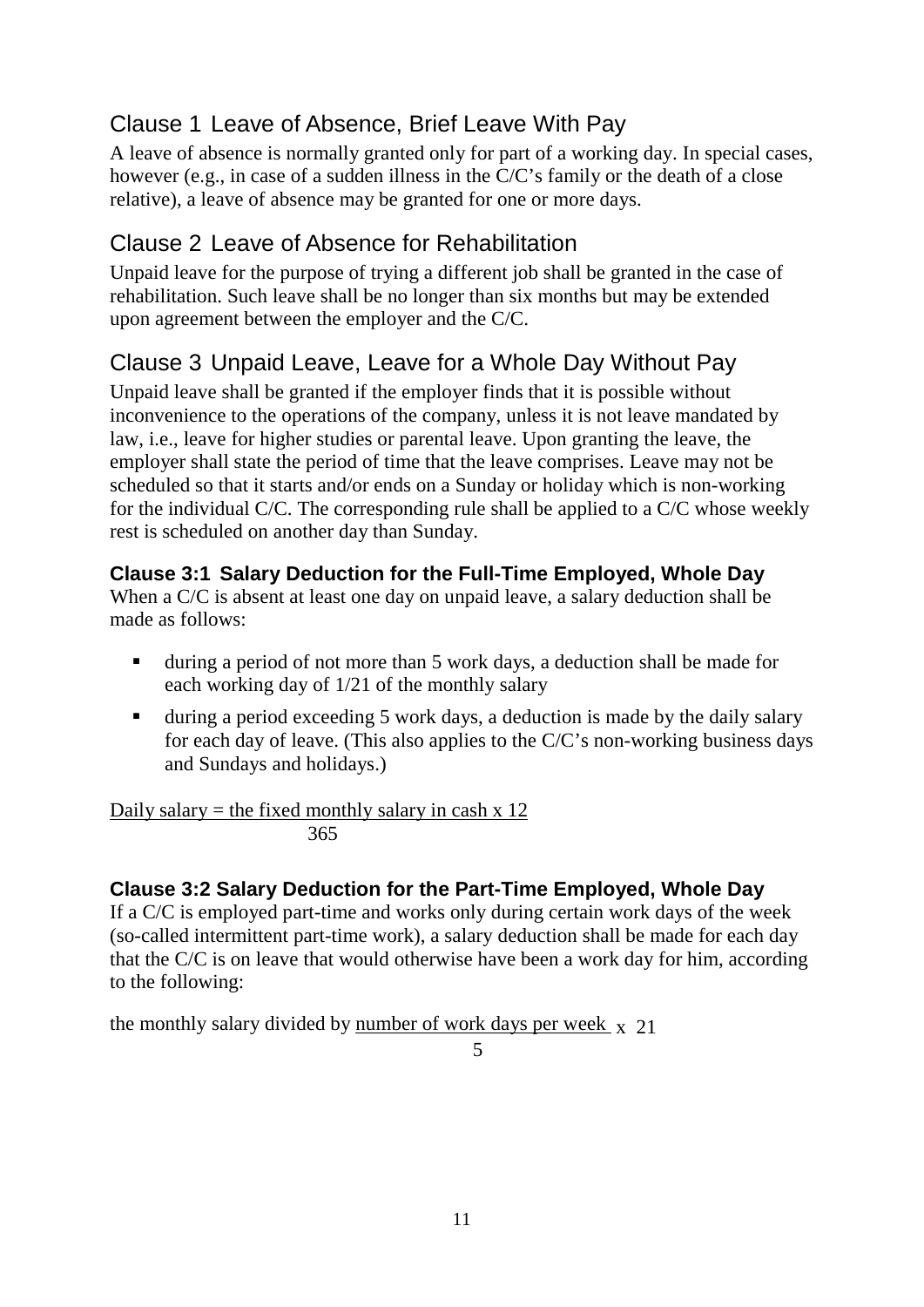#### **Example**

Number of work days/ holiday-free Deduction week on an average per month 4 the monthly salary 16.8 3.5 the monthly salary 14.7 3 the monthly salary 12.6 2.5 the monthly salary 10.5 2 the monthly salary 8.4

# Clause 4 Other Leave, Leave for Part of a Day Without Pay

Leave for part of a day may be granted if the employer finds that it is possible without inconvenience to the operations of the company. A salary deduction shall be made for each full half hour. The deduction per hour  $= 1/175$  of the monthly salary. For parttime employees, the salary shall first be adjusted to correspond to a full-time salary.

## Clause 5 Monthly salary

Monthly salary means the current monthly salary. The following shall be equated with fixed monthly salary, in this context:

- $\blacksquare$  fixed monthly salary supplements (e.g., fixed position, shift or overtime supplements)
- such commissions, profit sharing, bonuses, or the like, that are earned during periods of absence without a direct connection to the personal work efforts of the C/C.

If a period of leave comprises one or more entire calendar months/settlement periods, the entire monthly salary of the C/C shall be deducted for each one of such calendar months/settlement periods.

## Clause 6 Parental Pay

### **Clause 6:1 Preconditions for Parental Pay**

A C/C who is on a leave because of pregnancy or in connection with childbirth or adoption has a right to parental pay from the employer if the C/C has been continuously employed by the employer for at least one consecutive year.

The term "in connection with" refers to the leave being taken within 18 months.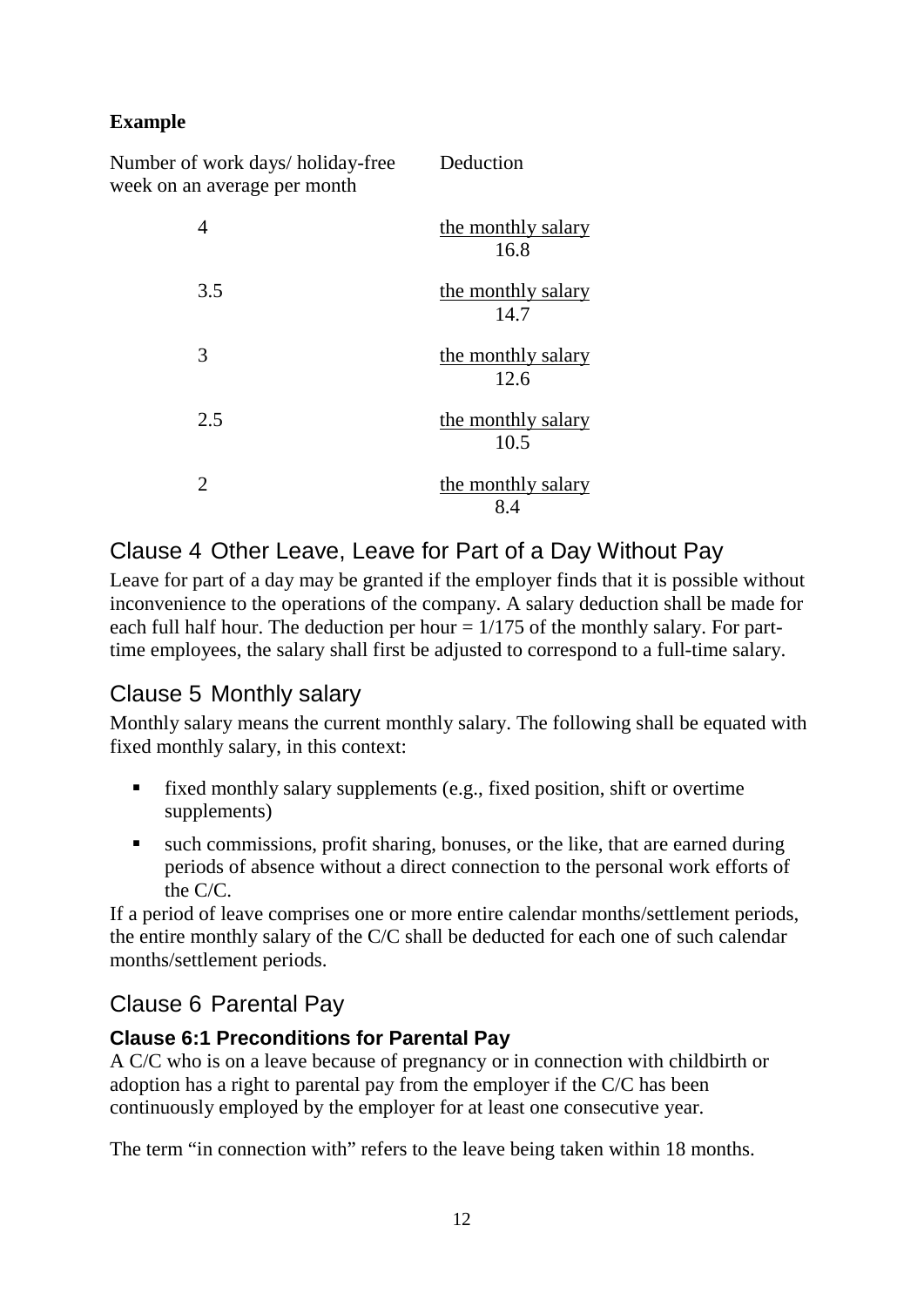#### **Clause 6:2 Amount of Parental Pay**

The parental pay deduction shall be calculated differently depending on whether the C/C's monthly salary is greater or less than a certain salary limit. This salary limit shall be calculated as

$$
\frac{10 \text{ x } \text{pbb}^1}{12}
$$

Example 2016:

The price base amount for 2016 is SEK 44,300

The salary limit is therefore:

 $\frac{10 \times \text{SEK } 44,300}{12}$  = SEK 36,917 for 2016

For C/Cs with a monthly salary **not exceeding** the salary limit, a parental pay deduction per day shall be made by:

90 % x 
$$
\frac{\text{the monthly salary x } 12}{365}
$$

For C/Cs with a monthly salary **exceeding** the salary limit, a parental pay deduction per day shall be made by:

90 % x  $\frac{10 \times \text{pbb}}{365}$  + 10 % x  $\frac{\text{(the monthly salary x 12)} - (10 \times \text{pbb})}{365}$ 

If the C/C has been employed for one but not two consecutive years, the parental pay is

<sup>1</sup> 1 monthly salary minus 30 parental leave deductions calculated per day according to this clause.

If the C/C has been employed for more than two but not three consecutive years, the parental pay is

<sup>2</sup> 2 monthly salaries minus 60 parental leave deductions calculated per day according to this clause.

If the C/C has been employed for more than three but not four consecutive years, the parental pay is

 3 monthly salaries minus 90 parental leave deductions calculated per day according to this clause.

<span id="page-14-0"></span> <sup>1</sup> Translator's note: the "price base amount" (Sw. *prisbasbelopp*) is an indexed amount determined each year under the Social Insurance Code (2010:110).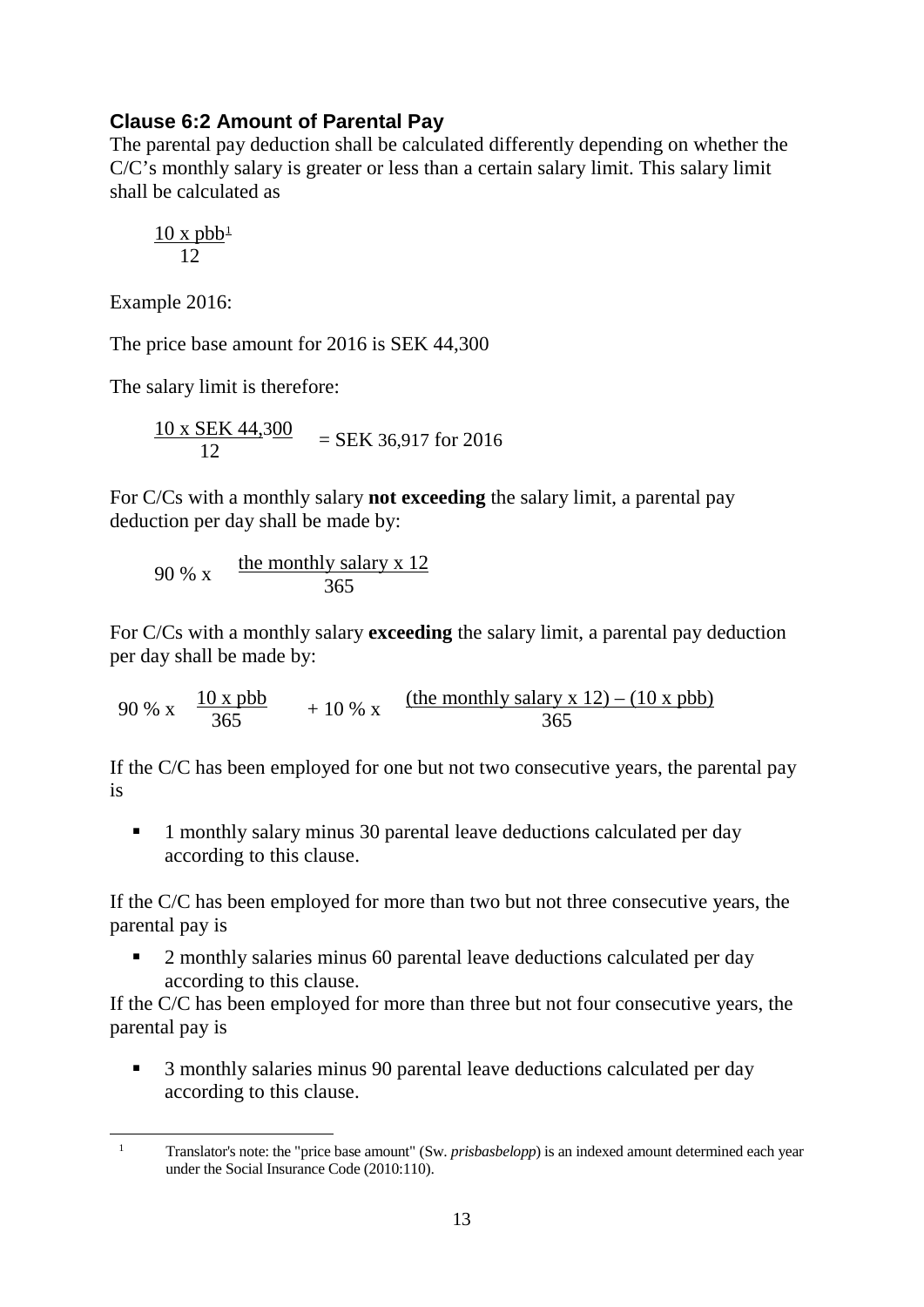If the C/C has been employed for more than four but not five consecutive years, the parental pay is

■ 4 monthly salaries minus 120 parental leave deductions calculated per day according to this clause.

If the C/C has been employed for more than five but not six consecutive years, the parental pay is

 5 monthly salaries minus 150 parental leave deductions calculated per day according to this clause.

If the C/C has been employed for six consecutive years or more, the parental pay is

 6 monthly salaries minus 180 parental leave deductions calculated per day according to this clause.

Parental pay is provided only for one or two leave periods unless otherwise agreed between the employer and the C/C. If the parental leave is shorter than one, two, three, four, five or six months, respectively, parental pay shall not be paid for a longer period than the leave comprises.

#### **Clause 6:3 Payment of Parental Pay**

The parental pay shall be paid monthly at the regular salary payment occasion during the period of leave.

#### **Clause 6:4 Reduction of Parental Pay**

Parental pay shall not be provided if the C/C is excluded from parental benefits under the Act on National Social Insurance. If these benefits have been reduced, the parental pay shall be reduced to a corresponding extent.

### Clause 7 Leave With Temporary Parental Pay

#### **Clause 7:1 Deductions**

If a C/C is on leave with temporary parental pay, a salary deduction per hour of absence shall be made according to the following:

> the monthly salary x 12 52 x weekly working hours.

If a period of leave comprises one or more whole calendar months /settlement periods, the C/C's whole salary shall be deducted for each of the calendar months/settlement periods.

The calculation of weekly working hours shall be made in no more than two decimals, rounding 0-4 down and 5-9 up.

If the working hours vary in length during different parts of the year, working hours shall be calculated as an average per holiday-free week per year.

If the salary or the weekly working hours are changed, the following shall apply: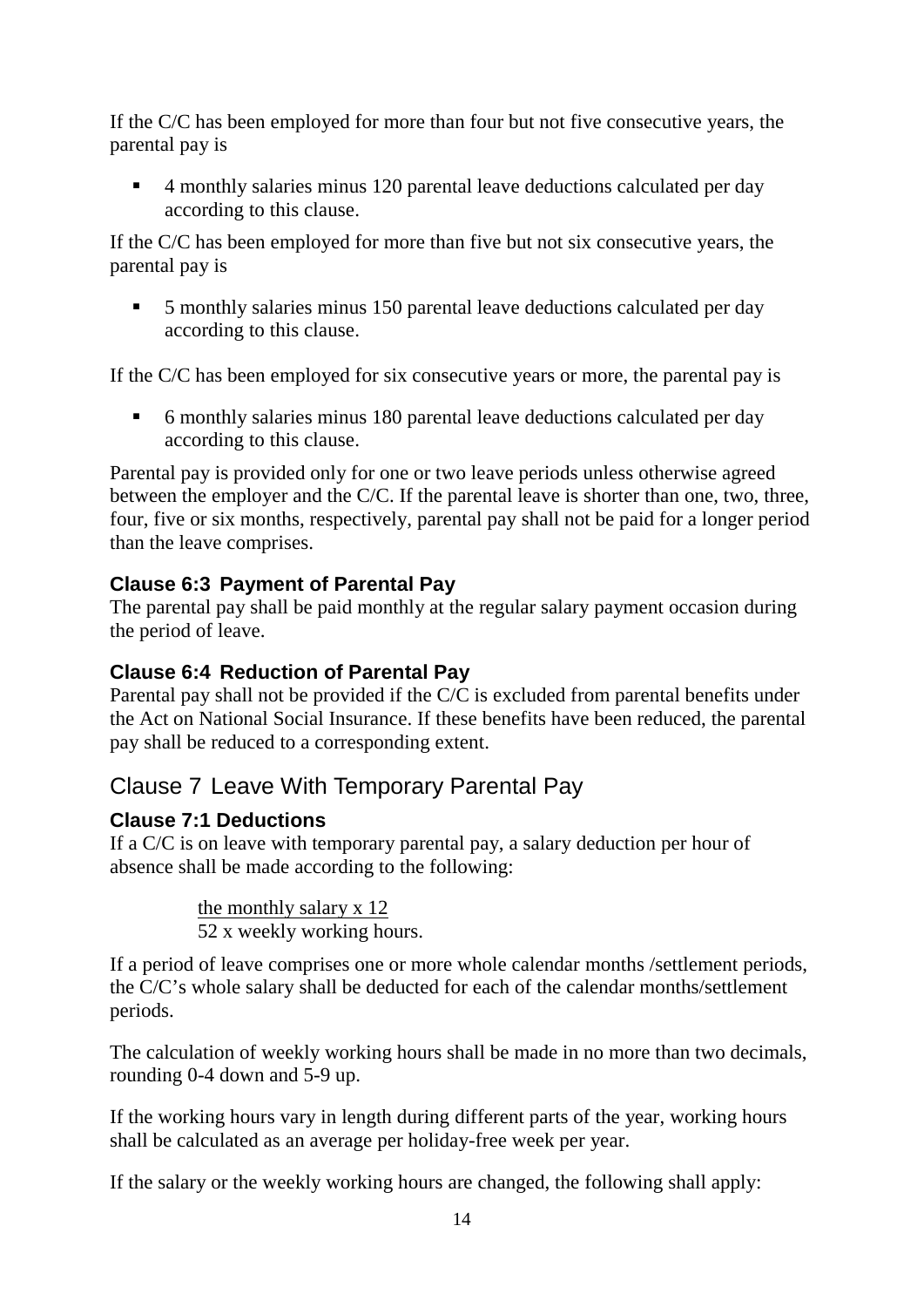The employer shall make deductions on the basis of the former salary or working hours, respectively, until the day the C/C is notified of his new salary or working hours, respectively.

#### **Clause 7:2 Monthly salary**

Monthly salary means in this Clause

- the fixed monthly salary in cash plus any fixed monthly salary supplements
- $\blacksquare$  the estimated average monthly income (during the past 12 months) from production supplements, commissions, and variable CC1 supplements or the corresponding. In case the employment has lasted for a shorter period than 12 months, the average shall be calculated on the actual number of employment months.

# <span id="page-16-0"></span>**§ 9 LEAVE OF ABSENCE FOR C/C DURING PREGNANCY**

In case of pregnancy, the company shall immediately be notified in writing thereof. Each of the company and the C/C is entitled to decide upon release from flight duty as soon as the pregnancy is established, subject to the terms and conditions set forth below.

A C/C shall be permitted to perform flight duties when less than six months remain to the anticipated birth only if this is supported by a medical certificate.

A C/C may during the pregnancy work with ground service duties as decided upon in each individual case by the company. In respect of such ground service duties, salary shall be paid to the C/C in accordance with § 1 Clause 1, however not less than the C/C's fixed salary portion, plus an average of the variable salary components earned over the past 12 months (see § 8 Clause 7:2). In case the employment has lasted for a shorter period than 12 months, the average shall be calculated on the actual number of employment months. Where ground service duties cannot be offered, salary shall be retained in accordance with the above until such time as pregnancy salary, sick pay or other compensation is paid, however not later than until the birth.

Where a C/C does not accept any offer of ground service duties during the period of pregnancy, she shall, after being removed from flight duty and until such time as parental salary is received in accordance with this collective bargaining agreement, receive leave of absence with relinquishment of all salary benefits.

# <span id="page-16-1"></span>**§ 10 SALARY FOR PART OF A SALARY PERIOD**

If a C/C commences or ends his employment during a calendar month/settlement <sup>1</sup> period, the salary shall be calculated in the following manner.

For each calendar day comprised by the employment, one daily salary shall be paid.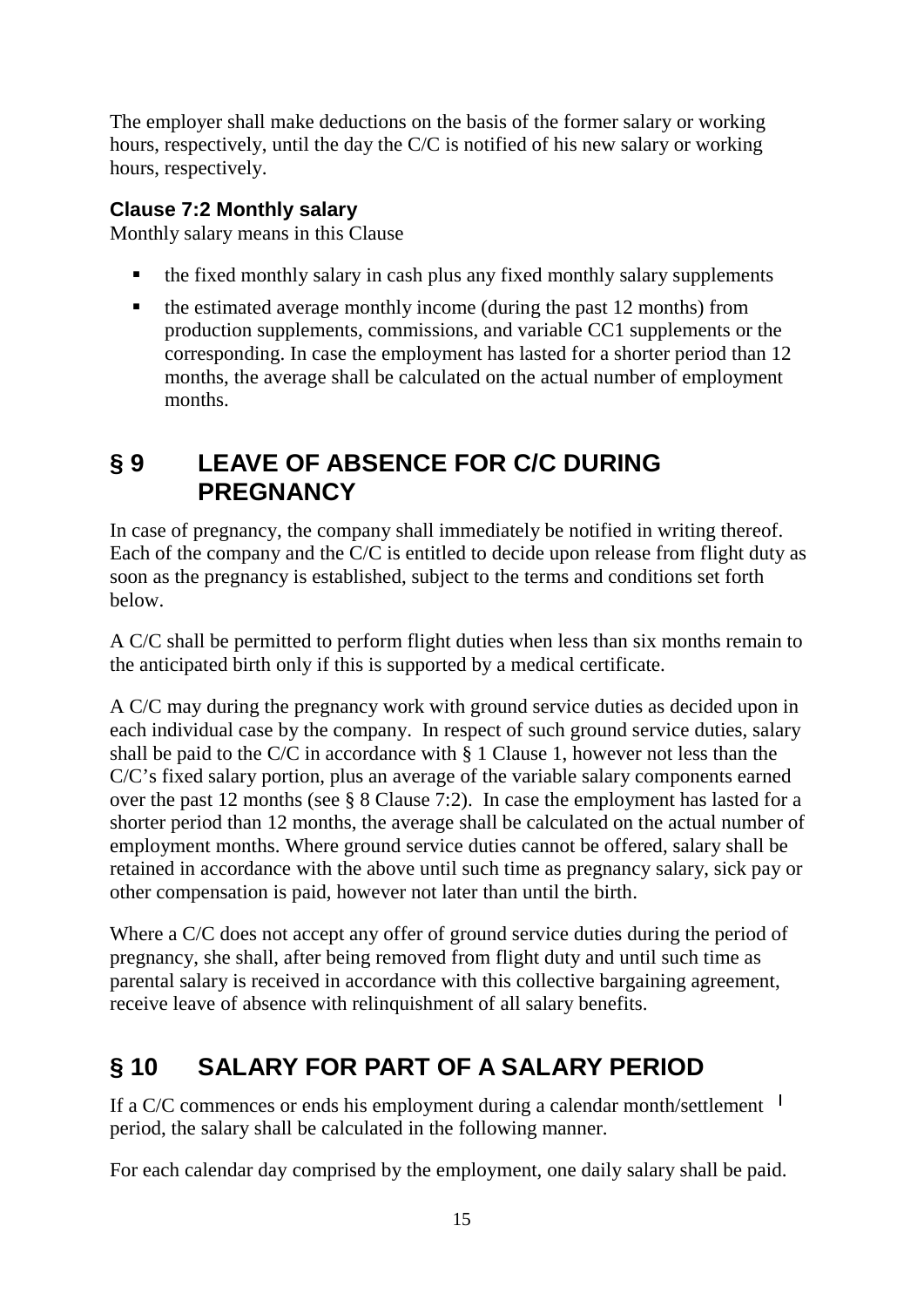Daily Daily  $=$  the fixed monthly salary in cash x 12<br>salary  $=$  365 365

# <span id="page-17-0"></span>**§ 11 INSURANCE**

C/Cs have travel insurance through the company for the following:

- traveller's luggage insurance
- third party liability insurance
- legal expenses insurance
- criminal injury insurance
- medical and travel cost insurance
- accident insurance<sup>\*</sup>
- $\bullet$  \* death =10 base amounts
- $\bullet$  \* 100 % invalidity = 20 base amounts

Note:

- 1. With respect to a C/C who because of a family emergency needs to interrupt service elsewhere, the employer undertakes, at its own cost, to arrange travel to the place of stationing.
- 2. Any deviations from § 11 are subject to approval by the central association parties.

# <span id="page-17-1"></span>**§ 12 SICK PAY ETC.**

#### Clause 1 The Right to Sick Pay and Notification

#### **Clause 1:1 The Right to Sick Pay**

Sick pay from the employer during the first 14 calendar days of the sickness period will be paid in accordance with the Sick Pay Act (*lagen om sjuklön*), together with the supplement set out in Clause 2:2, second paragraph. The detailed calculation of sick pay in accordance with the Sick Pay Act is set forth in Clauses 3:1 and 3:2.

Sick pay from the employer from the 15th calendar day during the sickness period will be provided in accordance with Clauses 3:3, 3:4 and 4-6.

A new sickness period which commences within 5 calendar days from the end of the previous sick period shall be treated as a continuation of the previous sickness period.

#### **Clause 1:2 Notice of sickness**

When a C/C becomes ill and, as a result thereof, is unable to perform duties, he shall inform the employer thereof as soon as possible. In addition, the C/C shall give notice to the employer as soon as possible estimating when he can return to work.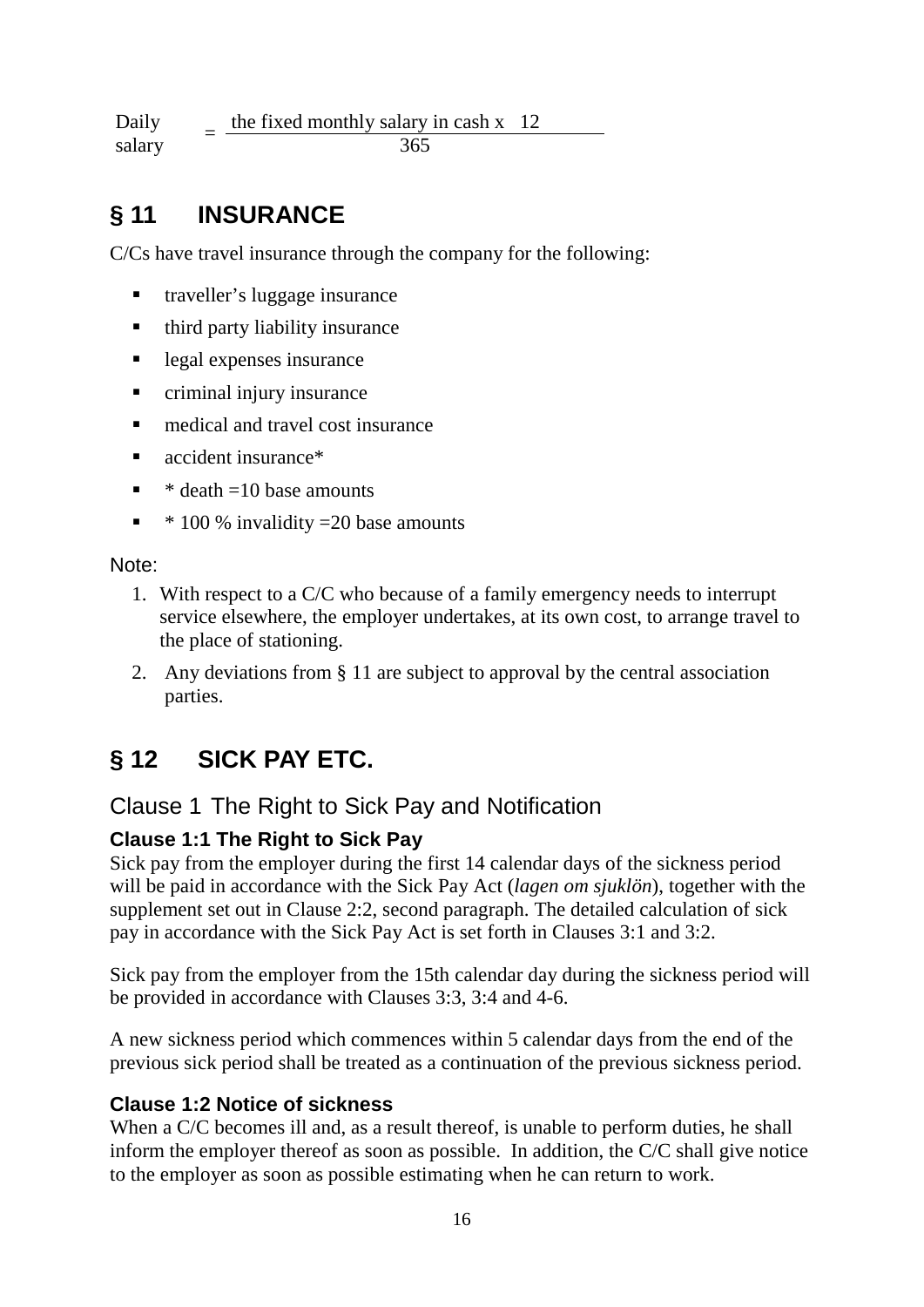The aforementioned also applies in the event that a C/C becomes unfit for work due to an accident or injury at work, or must stay away from work due to the risk of the spread of infection and there exists an entitlement to compensation in accordance with the Social Insurance Code (Socialförsäkringsbalken).

As a general rule, sick pay shall not be provided for the time prior to which the employer receives notification regarding sickness (Section 8, paragraph 1, Sick Pay Act).

## Clause 2 Declaration and Medical Certificate

#### **Clause 2:1 Written Declaration**

A C/C shall provide the employer with a written declaration that he has been sick, information concerning the extent to which his ability to work has been impaired due to the sickness, and days during which C/C should have worked (Section 9, Sick Pay Act).

#### **Clause 2:2 Medical Certificate**

The employer is obliged to pay sick pay from the 7th calendar day following the date of notification of sickness only if the C/C substantiates the inability to perform duties and the length of the sickness period by a medical certificate (Section 8, paragraph 2, Sick Pay Act).

If the employer so requests, C/C shall substantiate the inability to perform duties through a medical certificate from a previous date. The employer is entitled to appoint the physician.

## Clause 3 Amount of Sick Pay

### **Clause 3:1 Sick Pay**

The sick pay which the employer shall pay to a C/C shall be calculated by a deduction being made from salary in accordance with the following.

#### **Clause 3:2 Sickness up to and Including 14 Calendar Days per Sickness Period**

For every hour that a C/C is absent due to sickness, a sickness deduction per hour will be made of:

| The monthly salary x 12.2     | for the first day of absence (qualifying |
|-------------------------------|------------------------------------------|
| 52 x the weekly working hours | day) in the sick pay period              |

and by

| $20\%$ x the monthly salary x 12.2 | from the second day of absence |
|------------------------------------|--------------------------------|
| 52 x the weekly working hours      | in the sick pay period         |

In addition, sick pay is paid from the second day of absence with 80 % of variable salary components that the C/C has lost.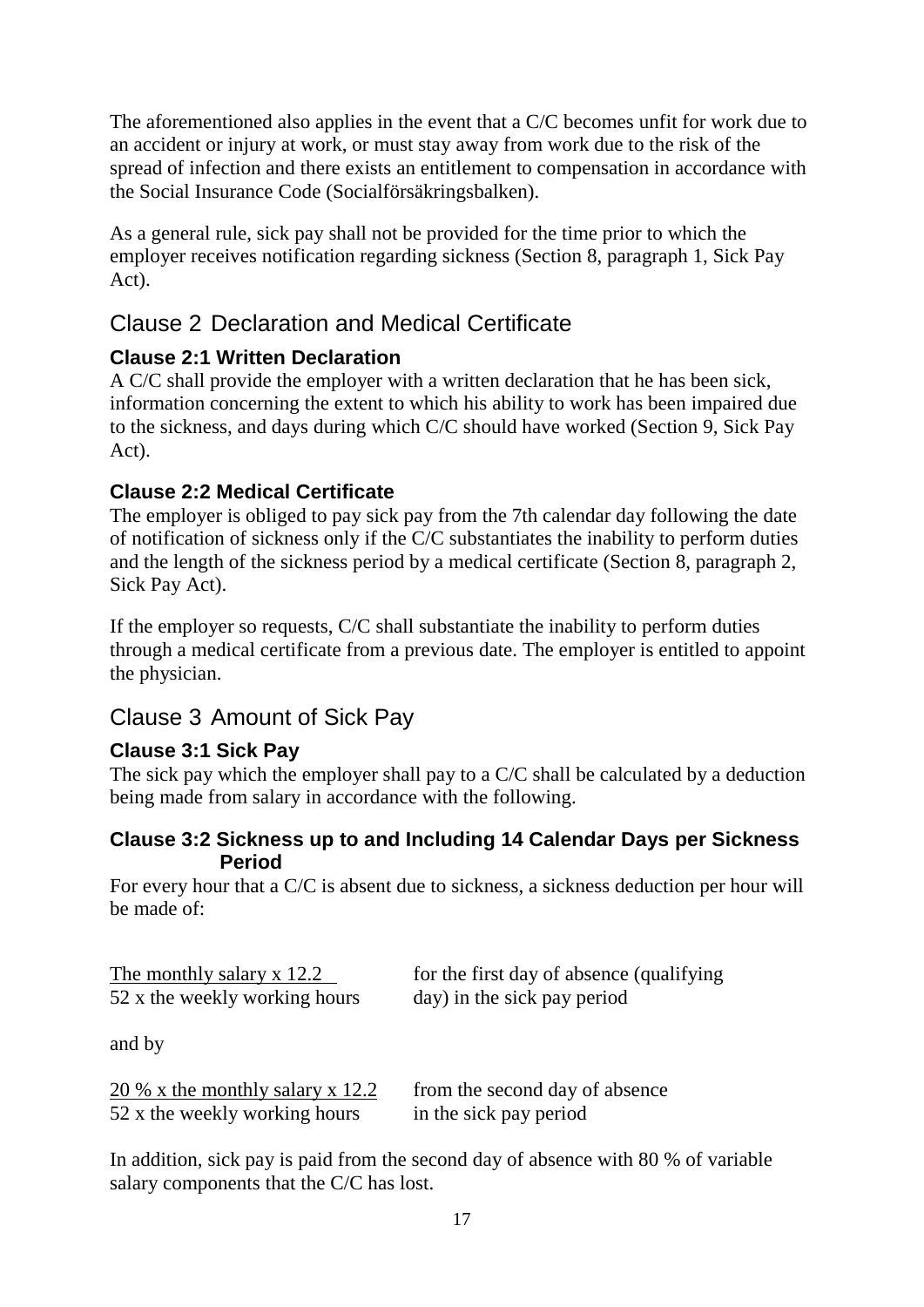Notes in Respect of Clause 3:2

- 1. With respect to a C/C who, in accordance with the social insurance office's decision, is entitled to sick pay of 80 percent from and including the first day of absence due to sickness, a sickness deduction will be made in accordance with what applies from the second day of absence during the sick pay period.
- 2. The number of qualifying days may, according to law, not exceed ten days during a twelve-month period. If, in conjunction with a new sickness period, a C/C has received a deduction for ten qualifying days within a period of twelve months calculated from the commencement of the new sickness period, the deduction for the first day of absence shall be calculated in accordance with what applies from and including the second day of absence.
- 3. In case of working hours with shifts extending over two full calendar days, the sick pay period always commences on the first calendar day when the C/C is absent from the shift due to sickness. The qualifying day as well as the compensation day shall however be calculated on the basis of the working shifts even if a working shift comprises parts of two calendar days.

#### **Clause 3:3 Definitions of Monthly Salary and Weekly Working Hours and Changes Thereto**

**Monthly salary** = the current monthly salary. For C/Cs receiving a weekly salary, the monthly salary shall be calculated as 4.3 x the weekly salary.

In this Clause, monthly salary refers to

- fixed cash monthly salary and any fixed salary supplements per month (e.g. fixed position, shift or overtime supplements).
- the calculated average income per month from commissions, profit sharing, bonuses, incentive pay or similar variable salary components. For C/Cs who, to a significant extent, are paid with the above-mentioned salary components, an agreement should be entered into in respect of the salary amount from which the deduction for sickness shall be made.

**Weekly working hours** refers to the total number of working hours per holiday-free working week for the individual C/C. If a C/C has irregular working hours, the weekly working hours shall be calculated on average per month or another period of time.

Calculation of the weekly working hours is made to a maximum of two decimal places, whereupon 0–4 shall be rounded downwards and 5-9 shall be rounded upwards.

If different working times apply for different parts of the year, the working time shall be calculated per holiday-free working week on average throughout the year.

In the event of a change in salary or weekly working hours the following shall apply: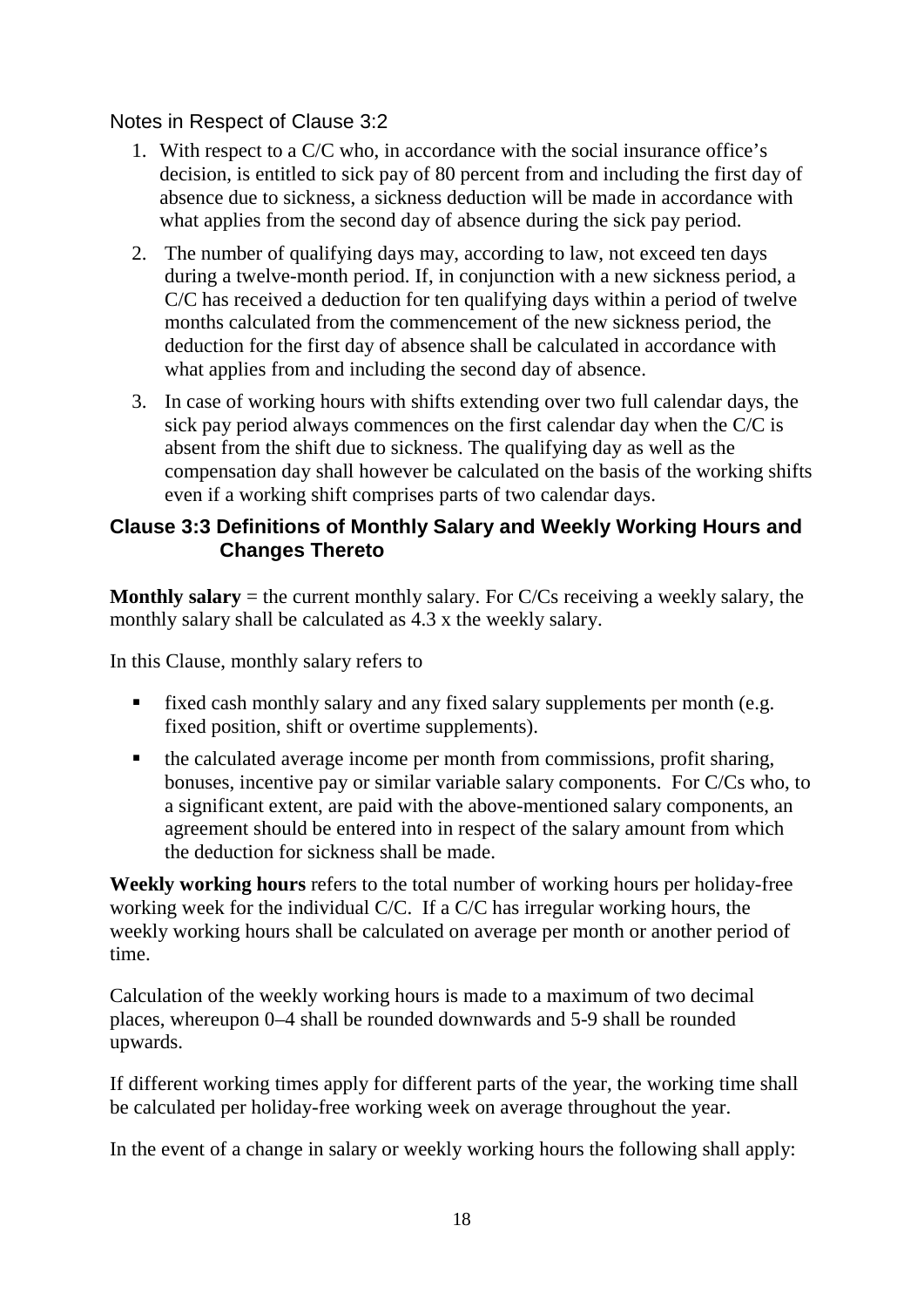The employer shall make a sickness deduction based upon the old salary and working time during a period of not more than one month following such time that the C/C received information concerning his new salary or changed working time.

#### **Clause 3:4 Sickness From and Including the 15th Calendar Day**

For every sick day (including non-working weekdays as well as Sundays and holidays), a sickness deduction per day will be made in accordance with the following whereupon, in addition to the monthly salary set forth in Clause 3:2, monthly salary shall also be deemed to include benefits in the form of meals or accommodation valued in accordance with the National Tax Authority's instructions:

For C/Cs with a monthly salary not exceeding SEK 27,687:50

90 % x  $\frac{\text{the monthly salary x } 12}{\text{the fourth}}$ 365

For C/Cs with a monthly salary exceeding SEK 27,687:50

90 % x  $\frac{7.5 \times 10^{-14}}{2.5 \times 10^{-14}}$  + 10 % x the monthly salary x 12 - 7.5 x price base amount 365 365

#### Note to Clause 3:4

The above-stated salary limit constitutes 7.5 x the applicable price base amount / 12. The price base amount for 2016 is SEK 44,300 and the salary limit for 2016 is consequently SEK 27,687:50.

The sick deduction per day may not exceed

the fixed monthly salary in cash x 12 365

The monthly salary = the current monthly salary; see "Definition of Monthly Salary and Weekly Working Hours and Changes Thereto", Clause 3:3.

In the application of this limitation rule, fixed monthly salary supplements (e.g., production and C/C1 supplements) are equated with fixed monthly salary.

#### **Clause 3:5 Duration of the Sick Pay Period**

#### Main Rule

If a C/C under the provision of this Agreement has the right to sick pay from the 15th calendar day of the sickness period, the employer shall provide such pay to him according to the following:

for group 1: up to and including the  $90<sup>th</sup>$  calendar day of the sick period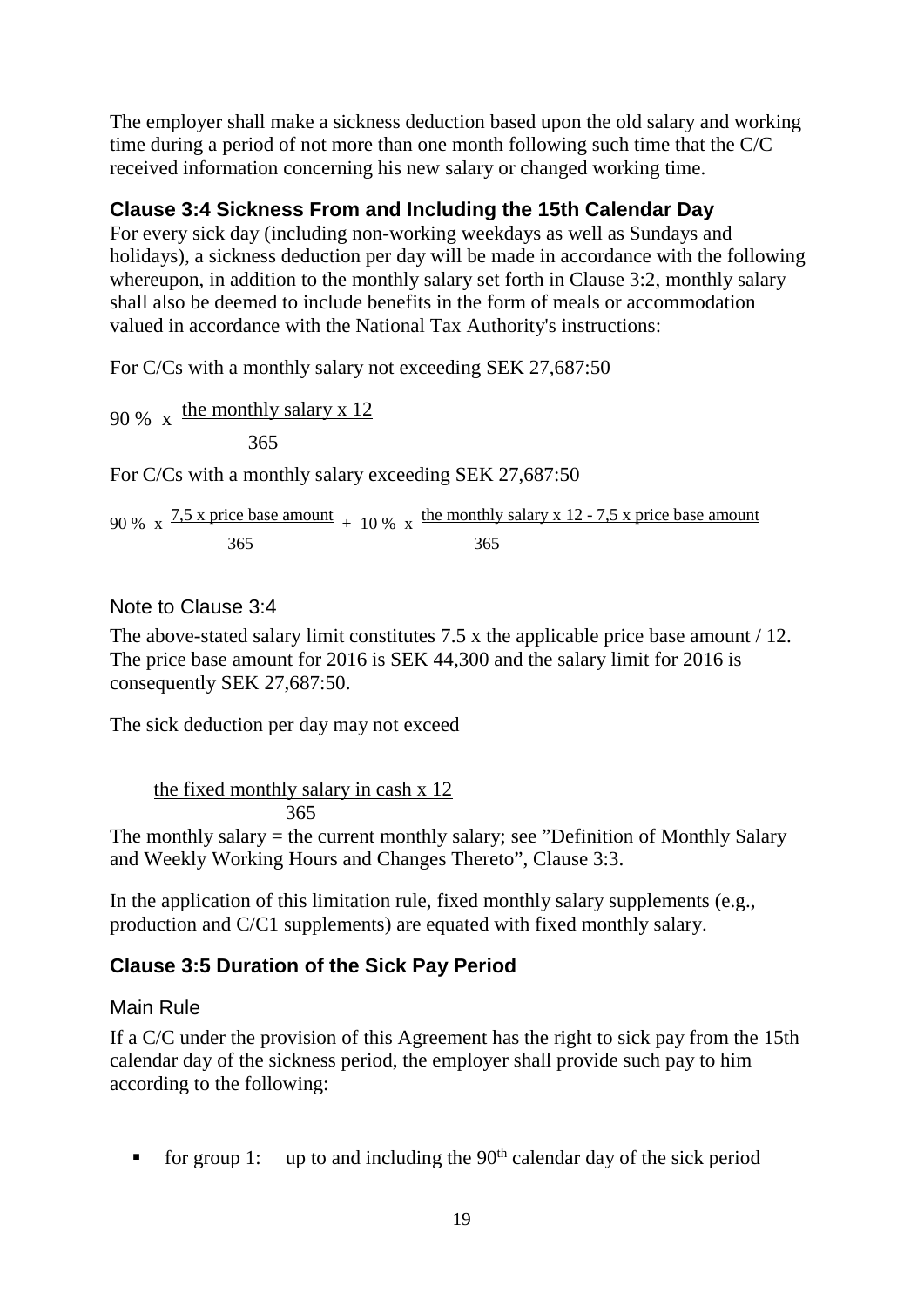for group 2: up to and including the  $45<sup>th</sup>$  calendar day of the sick period

The sickness period includes all days with sick deductions (including waiting period days), as well as non-working days that occur during the period.

A C/C belongs to group 1

- if he has been employed with the employer during at least one consecutive year
- or if he has transferred directly from an employment under which he was entitled to sick pay during at least 90 days.

A C/C belongs to group 2 in all other cases.

#### **Exceptions**

- 1. If the C/C during a twelve-month period is ill on two or more occasions, the right to sick pay is limited to an aggregate of 105 days for Category 1 and 45 days for Category 2. Therefore, if the C/C during the past 12 months, calculated from the beginning of the relevant sickness period, has received sick pay from the employer, the number of sick pay days shall be deducted from 105 or 45, respectively. The remainder constitutes the maximum number of sick pay days for the relevant case of sickness.
- 2. The right to sick pay during the first 14 calendar days of the sickness period shall not be affected by the above-mentioned limitation rule.
- 3. If sick pension according to the ITP plan starts to be paid to the C/C, the right to sick pay shall terminate.

## Clause 4 Certain Co-ordination Rules

### **Clause 4:1 Rehabilitation Benefits**

If a C/C is absent with rehabilitation benefits during a period when the employee would otherwise be entitled to sick pay according to Clause 3:5 salary deductions shall be made as for sickness from the 15th calendar day according to Clause 3:4.

#### **Clause 4:2 Compensation From Other Insurance**

If a C/C is receiving compensation from insurance other than the ITP or the Security Insurance Upon Work-Related Injuries (TFA), and the employer has paid the premiums for such insurance, the sick pay shall be reduced by the amount of such compensation.

#### **Clause 4:3 Other Compensation From the State**

If a C/C receives compensation from the State other than according to the Social Security Code, the sick pay shall be reduced by the amount of such compensation.

### Clause 5 Limitations of the Right to Sick Pay

### **Clause 5:1 The C/C Has Reached the Age of 60**

If a C/C has reached the age of 60 before the employment commences, the employer and the C/C may agree that there is no right to sick pay from the 15th calendar day of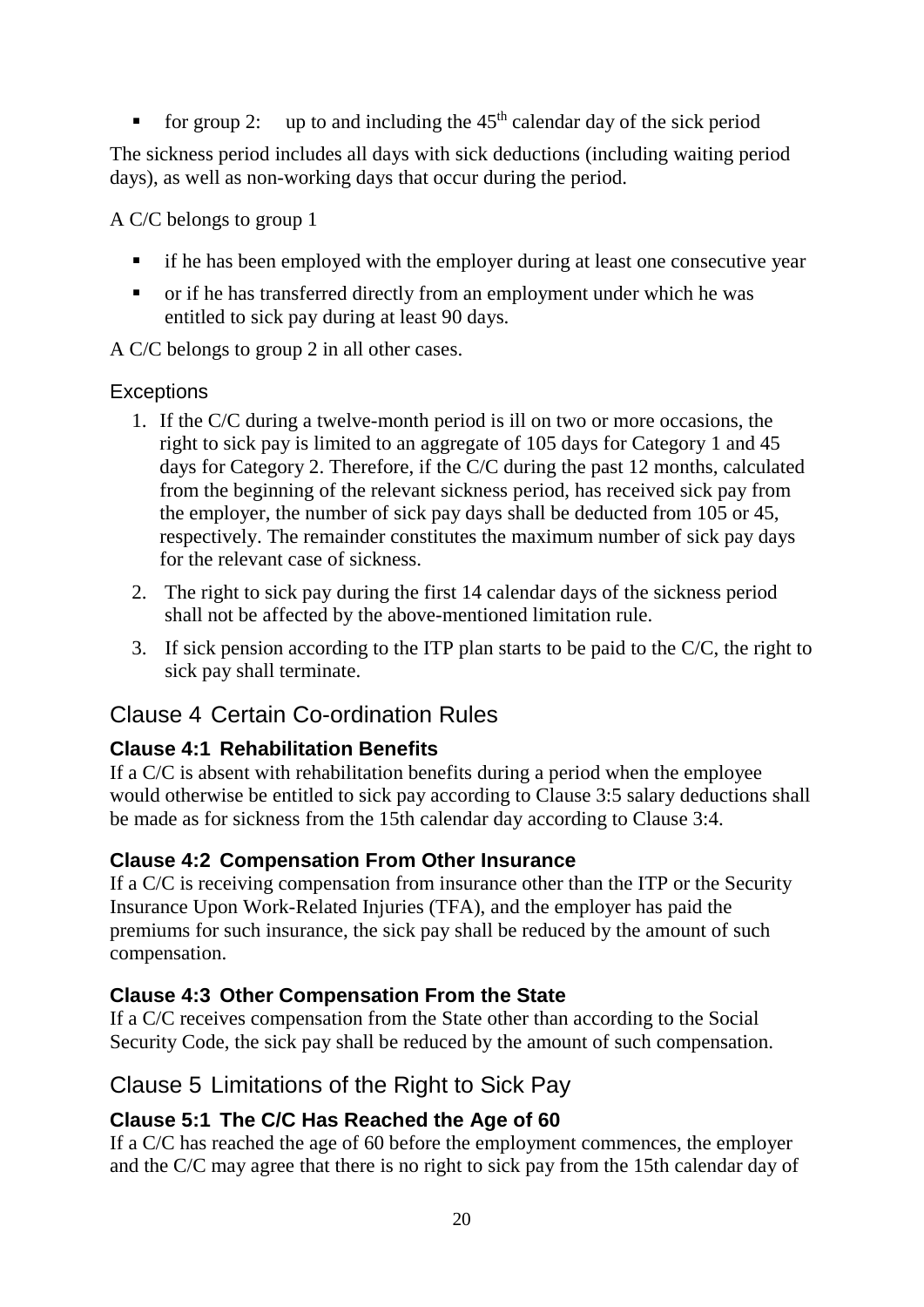the sickness period. If such an agreement has been made, the employer shall notify the local C/C union representative.

#### **Clause 5:2 Concealment of Disease**

If a C/C has concealed the fact that the employee suffers from a certain sickness upon being hired, the employee shall have no right to sick pay from the 15th calendar day of the sickness period if the inability to work is attributable to such sickness.

#### **Clause 5:3 Failure to Supply a Certificate of Health**

If the employer, when a C/C was hired, requested a certificate of health from the C/C, but the employee was unable to provide such a certificate for the reason of being ill, the employee shall have no right to sick pay from the 15th calendar day of the sickness period if the inability to work is attributable to such sickness.

#### **Clause 5:4 Reduced Sick Benefits**

If a C/C's sick benefits have been reduced according to the Social Security Code, the employer shall reduce the sick pay to a corresponding extent.

#### **Clause 5:5 Injury in Accident Caused by a Third Party**

If a C/C has been injured in an accident caused by a third party and compensation is not paid according to Security Insurance Upon Work-Related Injuries (TFA), then the employer shall provide sick pay only if - or to the extent - the C/C cannot obtain damages for lost income from the person responsible for the injury.

#### **Clause 5:6 Accident at Another Employer**

If a C/C has been injured in an accident during gainful employment with another employer or in connection with the employee's own business, the employer shall provide sick pay from the 15th calendar day of the sickness period only to the extent the employer has specifically undertaken to do so.

#### **Clause 5:7 Sick Pension**

As to the limitation of the right to sick pay due to sick pension - see Clause 3:5, Exception 2.

#### **Clause 5:8 Reached Retirement Age**

As to limitations on the right to sick pay from the 15th calendar day of the sickness period for C/Cs who have reached the retirement age, see § 1, Clause 4.

#### **Clause 5:9 Miscellaneous Limitations of the Right to Sick Pay**

The employer is not obligated to provide sick pay from the 15th calendar day of the sickness period

- if the C/C has been excluded from health insurance benefits according to the Social Security Code, or
- $\blacksquare$  if the C/C's inability to work is self-inflicted, or
- $\blacksquare$  if the C/C has been injured as a result of acts of war, unless an agreement providing differently has been made.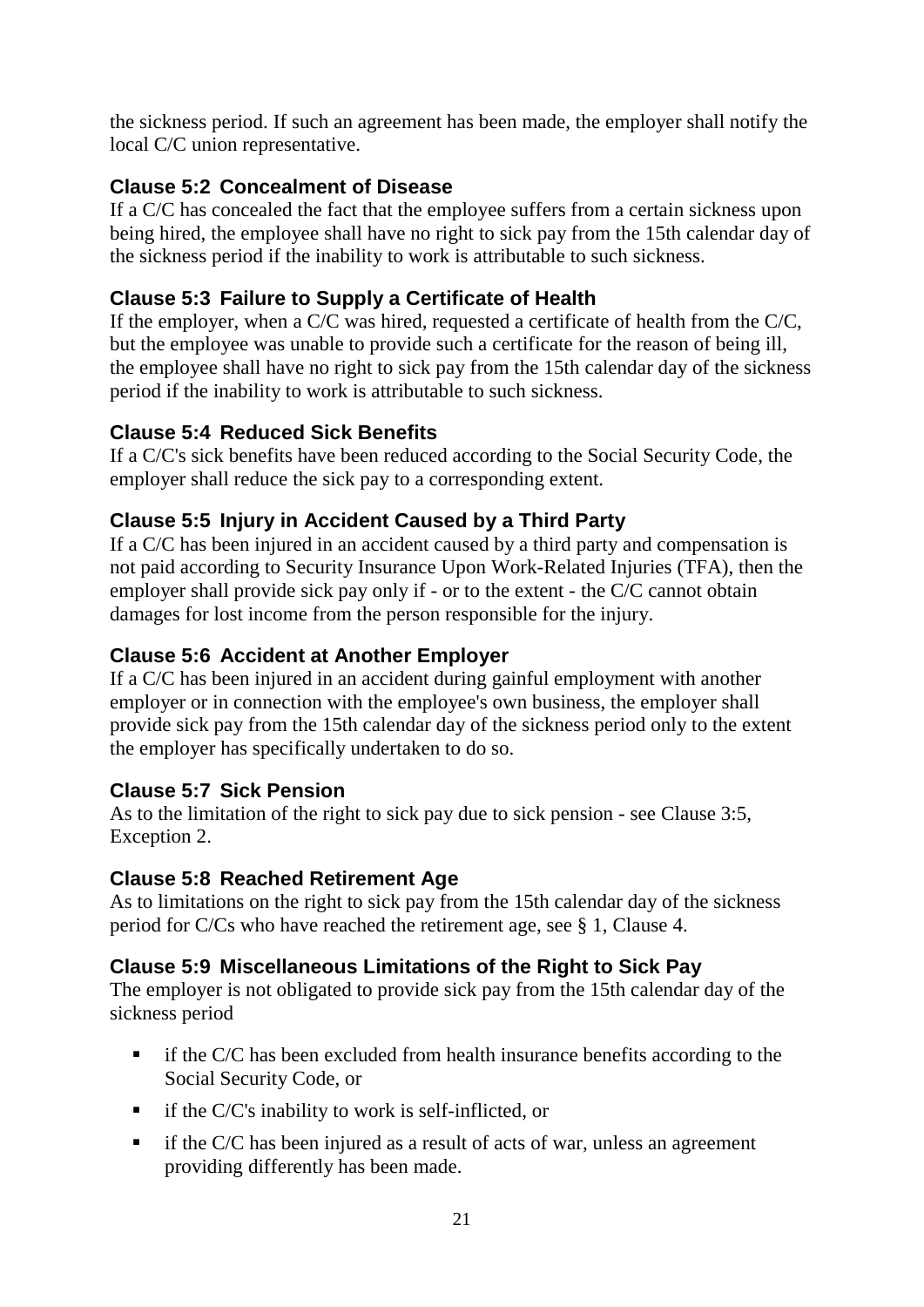## Clause 6 Miscellaneous

In the application of the provisions of this section, benefits paid according to the Social Insurance Code chapter 43, Personal Injury Protection, shall be equated with the corresponding benefits under the Social Insurance Code regarding National Social Insurance and Work-Related Injury Insurance.

## Clause 7 Disease Carriers

If a C/C is required to refrain from work because of the risk of transmitting a disease and there is a right to compensation according to the Act on Compensation to Disease Carriers, a deduction shall be made according to the following up to and including the 14th calendar day.

For each hour a C/C is absent, an hourly deduction shall be made by

the monthly salary x 12 52 x weekly working hours

From the 15th calendar day, deductions shall be made according to Clause 3:4.

## Clause 8 Special Provisions Regarding Medical Care Abroad

Where cabin personnel in connection with flight service outside of the home country are obligated to seek medical attention and/or hospital care, if possible such care should be provided by the physician or hospital designated by the company. The additional costs thereby arising for such care and which would not have arisen in case of care in the home country, shall be borne by the company. Additional cost in this context refers to the difference between the actual cost and the corresponding cost for similar treatment in the home country, taking into consideration such compensation that is paid from the social insurance office for medical and hospital care.

# <span id="page-23-0"></span>**§ 13 DRAFTING OF SALARY REGULATIONS**

The central association parties shall make an agreement regarding the salary model that is to apply to C/Cs employed in each company. Such local agreement is a part of this collective bargaining agreement and shall be regulated in an appendix. The agreement regarding salary model may not be terminated separately from this collective bargaining agreement. The local parties have the right to make an agreement regarding changes in the agreement on salary model. Such an agreement shall be in writing and is subject to the approval of the central association parties.

The agreement shall be deemed approved if no objection is raised by either of the central agreement parties within three weeks after the central parties have received the local agreement.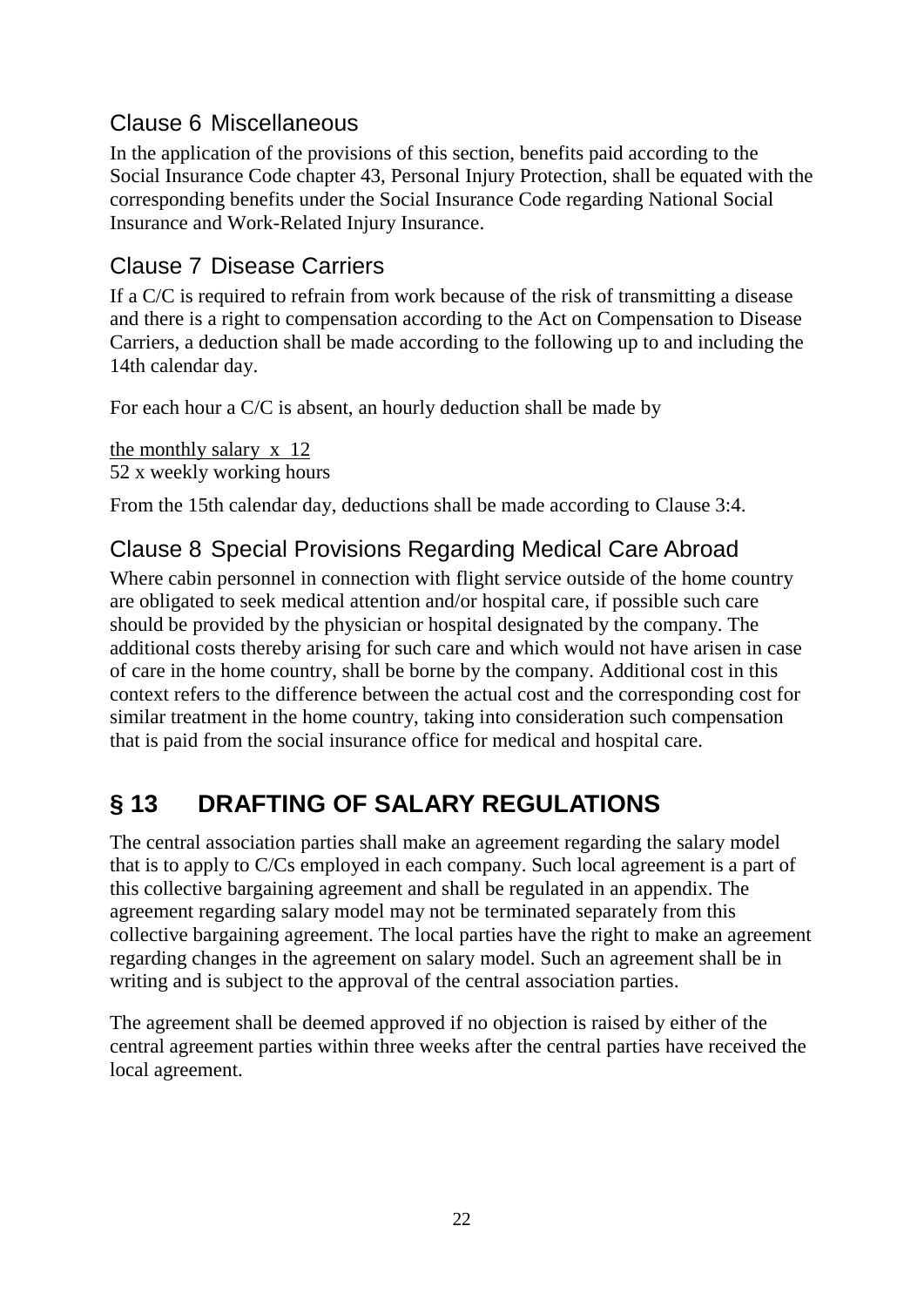# <span id="page-24-0"></span>**§ 14 DUTY REGULATIONS**

# Clause 1 Drafting of Duty Regulations

The central association parties shall make an agreement regarding regulations for the leisure time, flight service and duty program (duty regulations) that are to apply to C/Cs employed by the company. Such agreement constitutes part of this collective bargaining agreement and shall be regulated in an appendix to this Agreement. The agreement regarding duty regulations may not be terminated separately from this collective bargaining agreement.

The local parties have the right to make an agreement regarding changes in the duty regulations. Such an agreement shall be in writing and is subject to the approval of the central association parties.

The agreement shall be deemed approved if no objection is raised by either of the central agreement parties within three weeks after the central parties have received the local agreement.

The local parties have the right to make time-limited agreements regarding changes to the duty regulations. Such agreements may be valid for one traffic program or one season and requires no approval by the central association parties.

Clause 2 Regular working hours – duration and limitation period C/C's regular working hours may not exceed 40 hours on average per business week and year.

# Clause 3 Guidelines for Consultations Regarding Duty Regulations

The parties agree on the importance of facilitating the employee's ability to combine work with family life, other social life and regular recovery. In consultations (negotiations or routing consultations) about duty regulations it is therefore important to try to find solutions that combine the company's need for efficiency and productivity with the needs of the employee. It should in particular be taken into consideration how the operational need of split shifts and / or double reportings for duty affect the employee's family life and other social life.

# <span id="page-24-1"></span>**§ 15 NEGOTIATION PROCEDURE**

# 15.1 Consensus on avoidance of dispute

The starting point of the parties is that the employer and the C/C's through constructive discussions characterised by mutual consideration, will arrange their common affairs and in that manner attempt to avoid disputes. In case any dispute arises, the parties agree on the following negotiation procedure.

The aim of the negotiation procedure is for the parties, primarily the local parties and secondarily the central parties, in the same spirit to resolve the disputes within the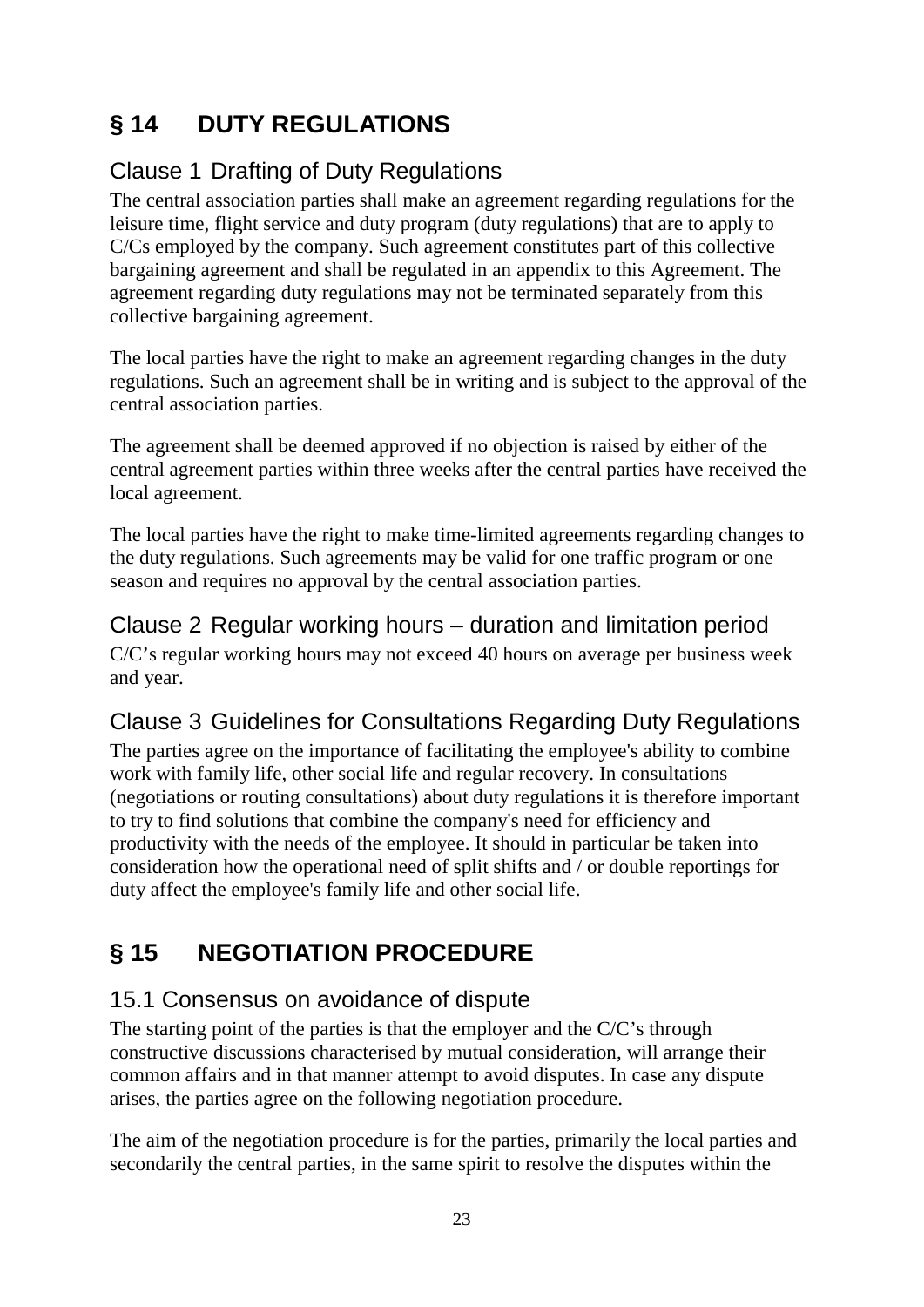framework of the negotiation procedure. In this manner, we will also in the future be able to maintain the good tradition of as far as possible avoiding judicial dispute resolution and thereby contribute with efficient and pragmatic dispute resolution for the mutual benefit of the employees and the companies.

The negotiation procedure comprises all C/C's who are employed by members of SFB.

# 15.2 Duty to Maintain the Peace

The parties agree that there is a duty to maintain the peace regarding employment terms and other relations between the parties during the term of the agreement on salaries and general terms of employment between SFB and Unionen.

#### **Note**

The parties agree that this provision shall not affect the right to undertake sympathy actions according to Section 41 of the Co-Determination Act.

## 15.3 Negotiation obligation

In case of a legal or interest dispute regarding employment terms or otherwise regarding the relationship between the parties, then negotiations shall be undertaken in the order set out in this agreement.

#### **Note**

The parties agree that all disputes where the employment relationship is a necessary precondition for a legal claim are comprised by the negotiation procedure.

An individual C/C who without support by Unionen would like to bring an action regarding an agreement between the employer and the individual C/C or under law without there also being issues concerning collective bargaining agreements, has the right to refrain from negotiations according to the negotiation procedure, however the negotiation procedure must be fulfilled if negotiations in the dispute have been commenced.

#### **Note**

Collective bargaining agreements contain rules preventing actions according to the Torts Act. The above-stated regulation does not concern these rules.

C/C's who, according to the above, choose to commence action without negotiations according to the negotiation procedure, shall in relation to the time to bring action observe the following. If the action concerns a claim under a legislative act containing rules regarding special statutes of limitation, the rules of such act shall be applied. In other cases, action shall be commenced within four (4) months after the C/C has become aware of the factual circumstances that the claim is based on and not later than two (2) years after the factual circumstances have occurred. If the action is not commenced in time as stated in this Section, then the C/C has lost his or her claim.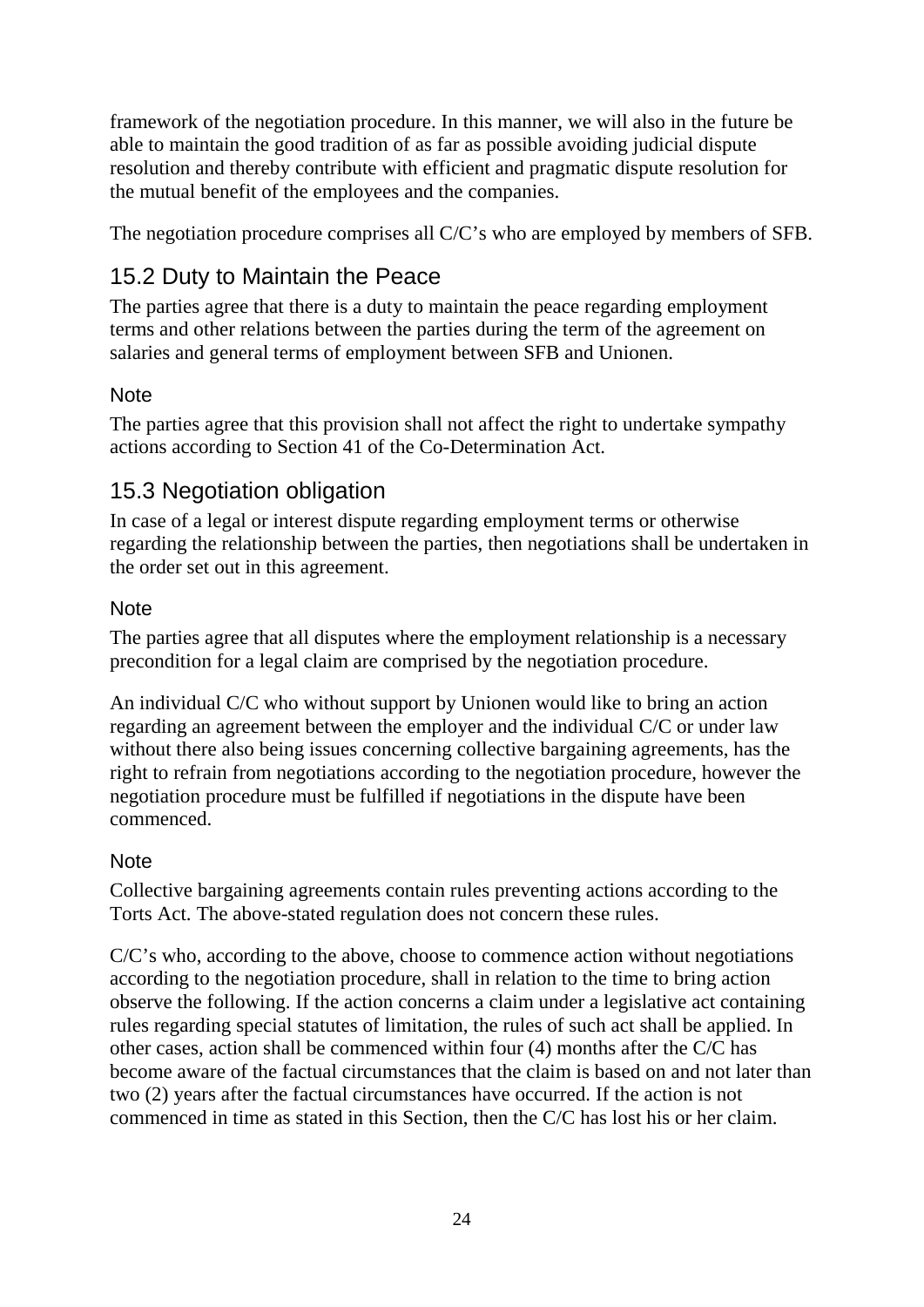# 15.4 Negotiations at a local and central level

Negotiations are first undertaken at a local level (local negotiations) and thereafter, if no agreement is reached, at a central level (central negotiations).

Local negotiations are held between the parties at the workplace.

Central negotiations are held between the parties at the association level.

### Clause 5 Payment disputes and disputes concerning obligation to work

The provisions of 15.6 - 15.8 and 15.11 - 15.12 in relation to disputes and commencing action shall not apply to disputes set out in Sections 34 and 35 of the Co-Determination Act. In such disputes, the provisions of Section 37 of the Co-Determination Act shall apply.

#### **Note**

In disputes regarding employee inventions, the provisions of the applicable negotiation procedure shall replace the provisions of Section 35 of the Co-Determination Act, which thus cannot be applied in such disputes.

## 15.6 Request for local negotiation

If a legal dispute arises regarding cancellation of a termination or summary dismissal, the party wishing to bring action shall request local negotiations. The request must reach the counterparty no later than two (2) weeks after the notice of termination or dismissal. If the C/C has not received such a declaration of cancellation action as referred to in Section 8, second paragraph or Section 19 second paragraph of the Act on Security of Employment, the deadline is however one (1) month and is calculated from the date of termination of employment.

If a party does not request a negotiation within the time specified in the first paragraph, the party has lost its right to negotiate the matter.

If a dispute arises other than that as referred to in the first paragraph, local negotiations shall be requested as soon as possible. The request must reach the counterparty no later than four (4) months after the party requesting a hearing is deemed to have been aware of the factual circumstances on which the dispute is based.

If a party does not request negotiations within the time specified in the third paragraph, the party has lost its right to negotiate the matter. This also applies in any event in such disputes if negotiations are requested more than two (2) years after the occurrence of the factual circumstances or, in the event of a prohibited fixed-term employment, more than one month after the expiration of the employment.

#### **Note**

With respect to undisputed salary or other compensation that is due for payment, the legally mandated statute of limitations shall apply. In relation to the ability to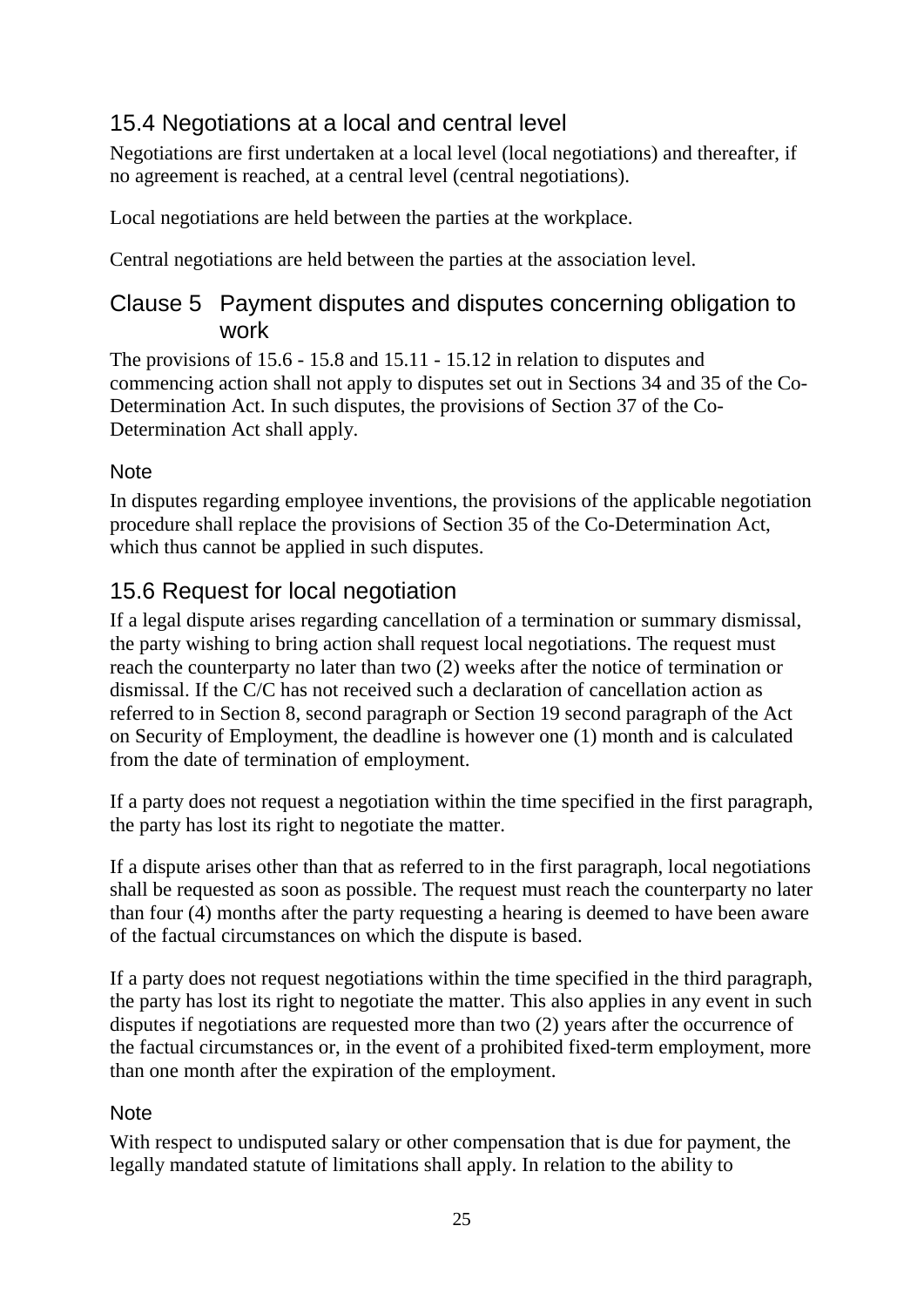undertake a so-called collection blockade, Section 41 second paragraph of the Co-Determination Act shall apply.

## 15.7 Request for Central Negotiations

If the parties do not agree on the resolution of a dispute at the local negotiations, a party who wishes to pursue the dispute shall request central negotiations with the counterparty.

In disputes concerning cancellation of a termination or summary dismissal, the request must reach the counterparty no later than two (2) weeks after the day the local negotiations were concluded. This two (2)-week rule shall enter into effect on 1 April 2018. Until then, the deadline is two (2) months.

After local negotiations under Section 11 or 12 of the Co-Determination Act the request must reach the counterparty no later than one (1) week from the day the local negotiations were concluded. The same applies in relation to disputes regarding confidentiality under Section 21 of the Co-Determination Act and to so-called contractor negotiations under Section 38 of the Co-Determination Act.

In a dispute other than referred to in the third paragraph, the request for central negotiations shall be made urgently. The request must reach the counterparty no later than two (2) months from the day the local negotiations were concluded.

If a party does not request negotiations within the time specified in the second, third or fourth paragraph, the party has lost its right to negotiate the matter.

#### 15.8 The time within which local or central negotiations must be initiated

If a request for negotiations has been made within the stipulated time, the negotiations shall commence as soon as possible, but no later than two (2) weeks from the date of the request. The parties may in specific cases agree on a longer period of time.

## 15.9 Negotiation minutes

If requested, minutes shall be taken at the negotiations. The minutes shall be prepared promptly and be certified by the parties.

### 15.10 How negotiations are concluded

Local or central negotiations are concluded when the parties agree that one party has given the other party a clear message that he considers the negotiations to be concluded.

If minutes are kept, a note of when the negotiations concluded shall be made in the negotiation minutes.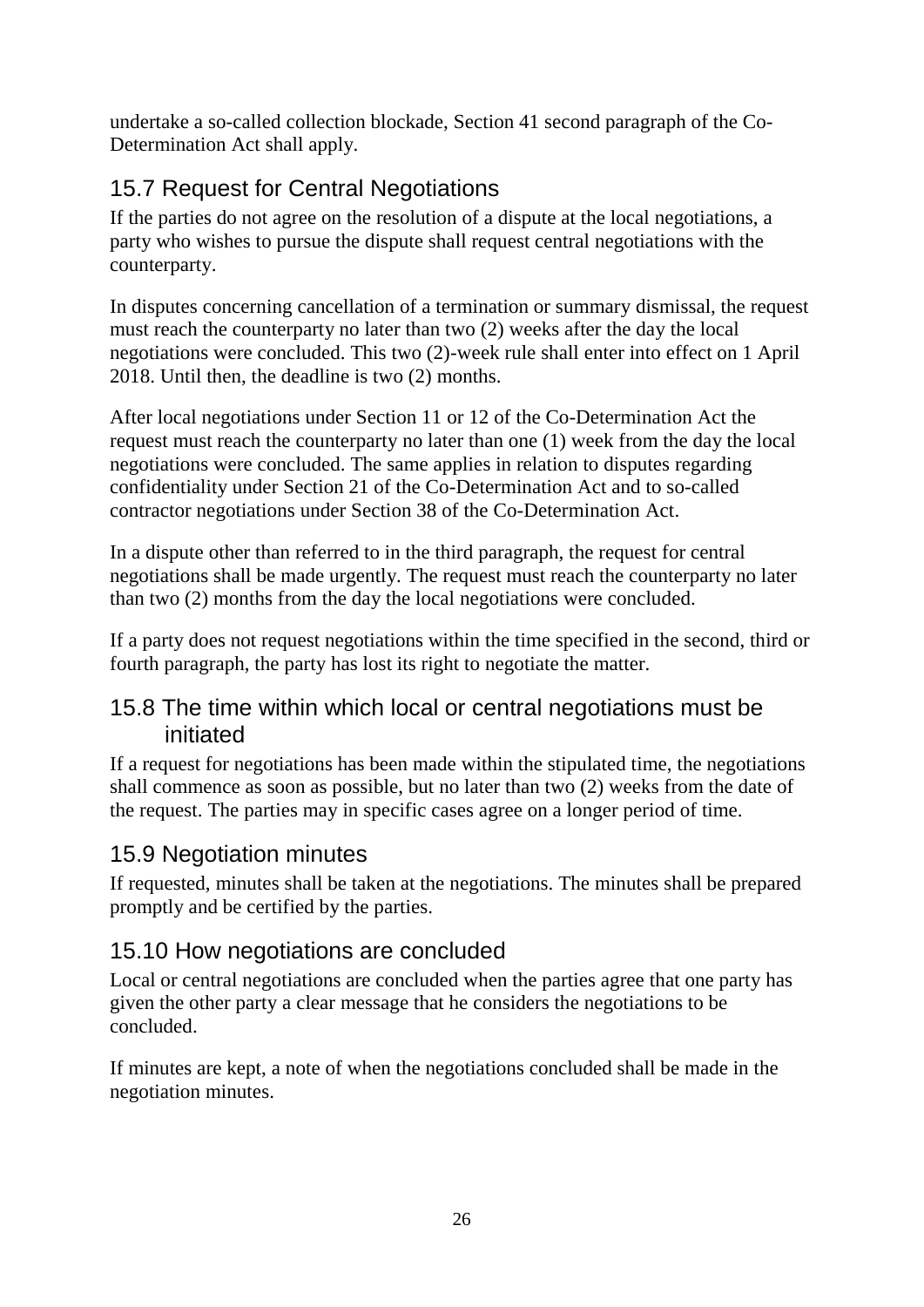## 15.11 Legal effect of ongoing negotiations and loss of negotiation right

The parties may not undertake any legal or other action by reason of the dispute before negotiations have been concluded. This shall not however apply if a party by refusing to negotiate has impeded negotiations according to the negotiation procedure.

A party who under the provisions of this negotiation procedure has lost his or her right to negotiations may not take action by reason of the dispute.

# 15:12 Commencing action

A party who after concluded negotiations would like to proceed with a legal dispute must commence action. In a dispute concerning cancellation of a termination or summary dismissal or a declaration that a certain time-limited employment is prohibited and that the employment shall be until further notice, action must be commenced within two (2) weeks from the day when central negotiations were concluded and in other disputes within four (4) months from such day. If the dispute concerns a duty of confidentiality under Section 21 of the Co-Determination Act, action must be commenced within ten (10) days from the day when central negotiations were concluded.

If action is not commenced within the times stated in the first paragraph, the party has lost its claim.

## 15.13 Miscellaneous

In case of breaches of the duty to maintain the peace and in relation to interim orders, action may be brought without preceding negotiations.

# <span id="page-28-0"></span>**§ 16 TERM/TERMINATION**

If a party not later than on 31 September 2018 has terminated the agreement, it shall terminate on 30 March 2019. Such termination may be made only if the corresponding termination has been made of the Industrial Agreement between the Association of Swedish Engineering Industries and Unionen.

This Agreement shall apply, unless terminated in advance as set out above, for the time from 1 April 2017 up to and including 31 March 2020. The Agreement may be terminated by either party not later than three months before 31 March 2020. The Agreement shall thereafter be extended by one year at a time unless terminated by at least three months' notice before 31 March.

Stockholm 18 May 2017

THE SWEDISH AVIATION UNIONEN INDUSTRY GROUP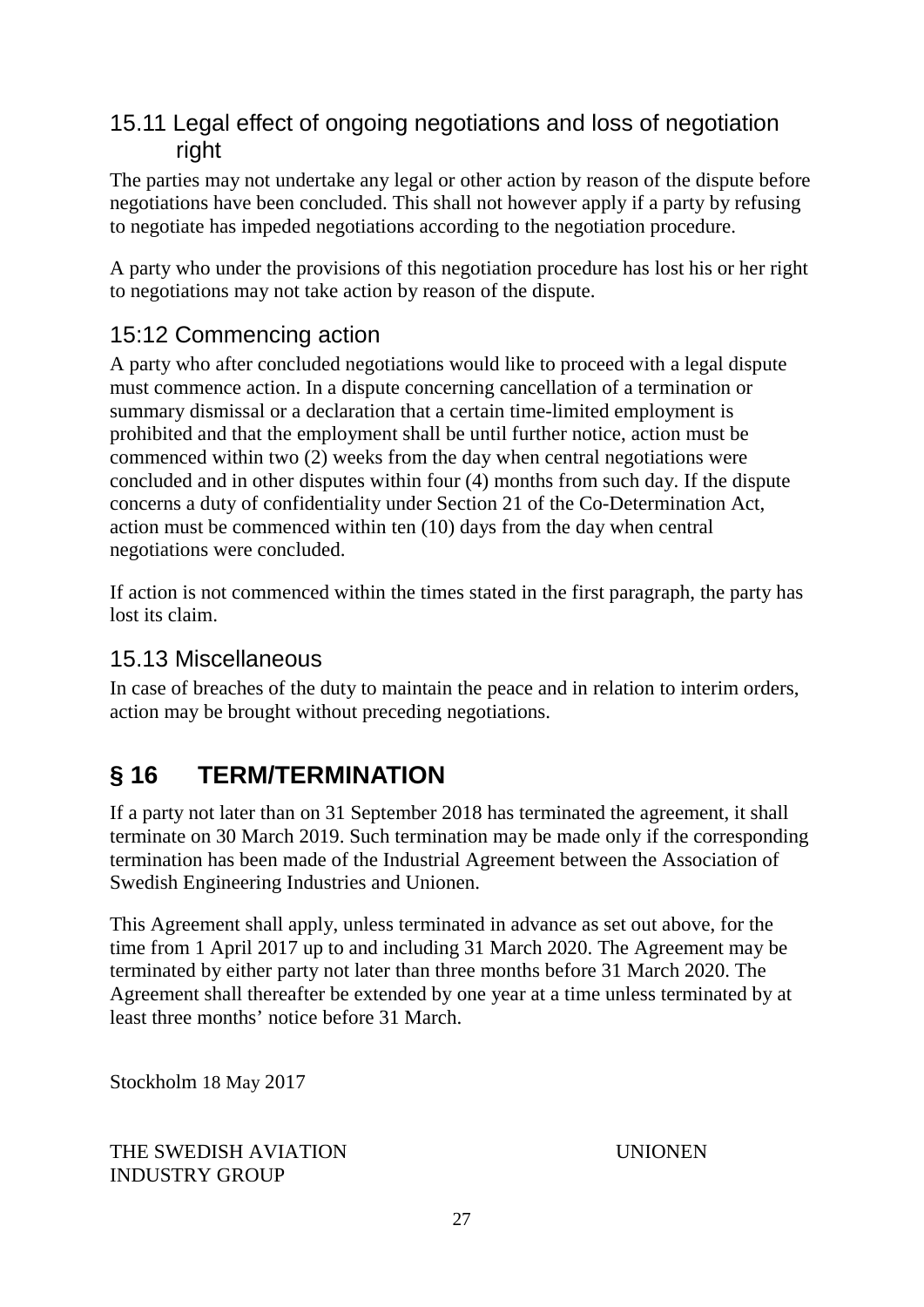# <span id="page-29-0"></span>**Appendix 1 List of Separate Agreements Not Included in the Printed Agreement**

The Industrial Supplementary Pensions Scheme - the ITP Agreement

The Agreement on Collective Group Life Insurance (TGL)

The Agreement on Readjustment Contracts and Supplementary Services (SAF-PTK)

Security Insurance Upon Work-Related Injuries (TFA)

The Development Agreement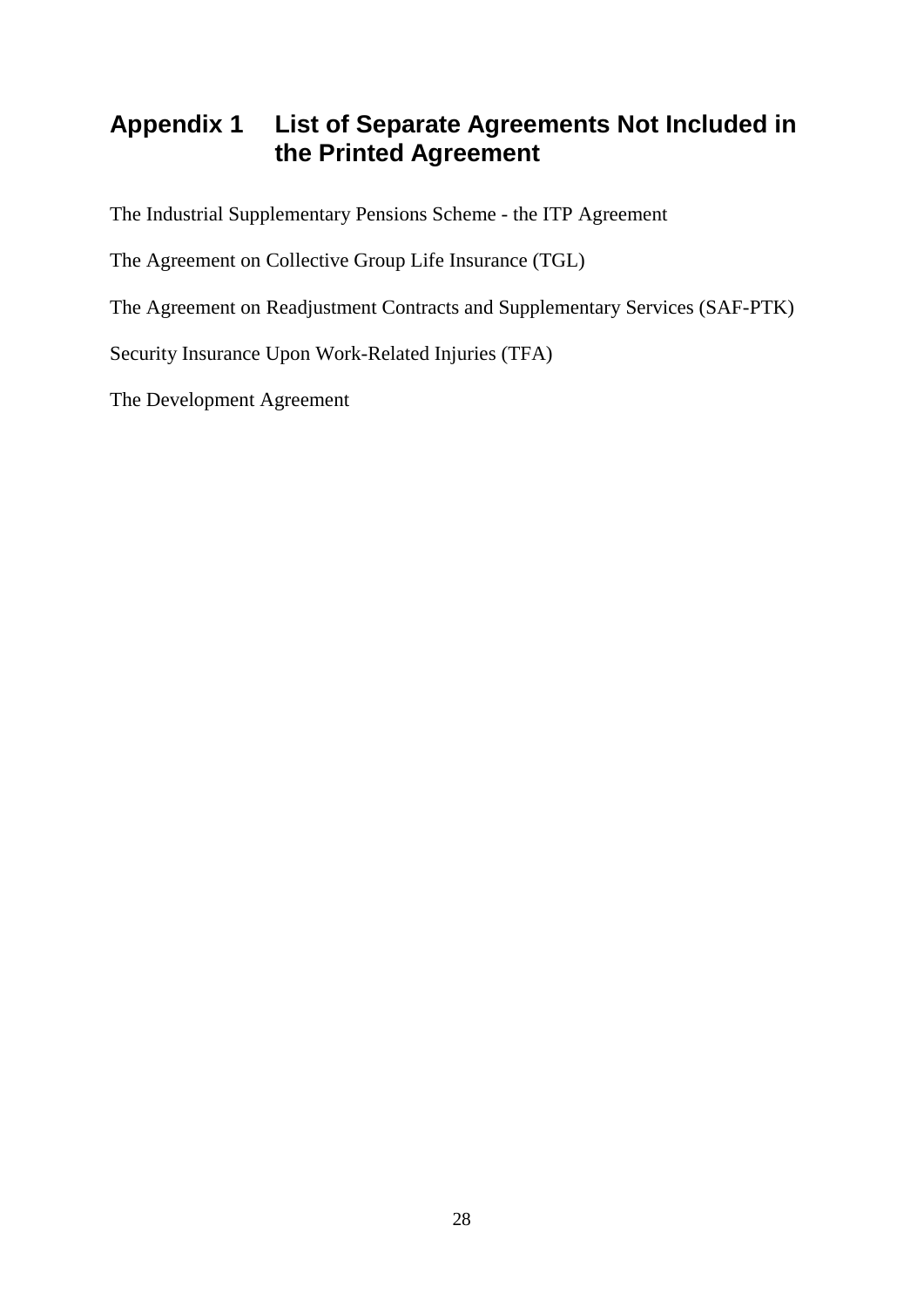# <span id="page-30-0"></span>**Appendix 2 Salary agreement, C/C**

#### **Scope**

This salary agreement comprises C/C having commenced his or her employment at the company not later than the day of the salary review.

#### **Salary review**

# **§ 1 Raises**

1.1 Calculation of the scope for raises 1 April 2017, 1 April 2018 and 1 April 2019

The salary scope is calculated as 2.0 %, of the salary tariffs, or in the alternative the fixed basic salary and all salary elements and supplements except guaranteed commission for C/C's on 31 March 2017.

The salary scope is calculated as 2.0 %, of the salary tariffs, or in the alternative the fixed basic salary and all salary elements and supplements except guaranteed commission for C/C's on 31 March 2018.

The salary scope is calculated as 2.0 %, of the salary tariffs, or in the alternative the fixed basic salary and all salary elements and supplements except guaranteed commission for C/C's on 31 March 2019.

The new salary after the conclusion of the salary review shall apply starting from 1 April each year.

#### Note:

Reimbursements and per diems are not included in the basis for the calculation of the salary scope set out above.

The scope shall be allocated pursuant to local agreement.

# 1.2 Allocation of raises

Upon agreement, the scope created according to the above shall be allocated within the framework of each company's different salary elements or areas. The local parties have the right to take into consideration any changes in service provisions or any other local agreements in the calculation of the salary scope.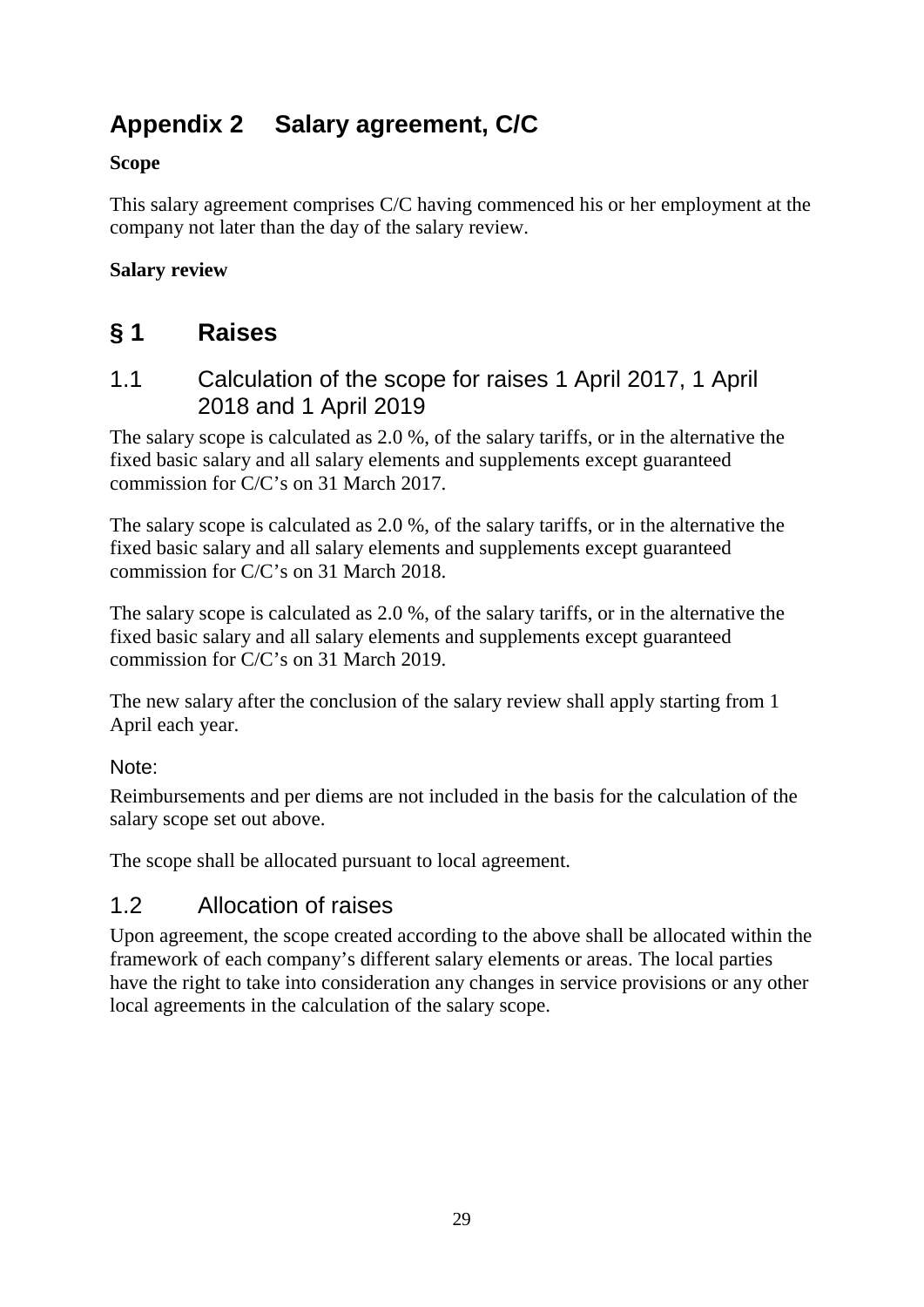## **§ 2 Negotiation procedure for salary reviews for the salary review on 1 April 2017, 1 April 2018 and 1 April 2019**

A party wishing to negotiate the allocation of the salary scope shall not later than 15 July of each year 2017, 2018 and 2019 notify the other party in writing thereof. The local salary negotiations about raises shall be commenced as soon as possible and be concluded not later than 23 October of each year 2017, 2018 and 2019, or as agreed by the local parties.

If the local negotiations do not lead to the conclusion of an agreement, the issue may be referred to central negotiations. A request for such central negotiations shall be made in writing to each respective party not later than 1 November of each year 2017, 2018 and 2019, after which it is incumbent on the parties without delay to set a suitable day for central negotiations.

If no agreement is reached, tariffs/basic salaries and all supplements shall be raised according to the calculation in § 1.1.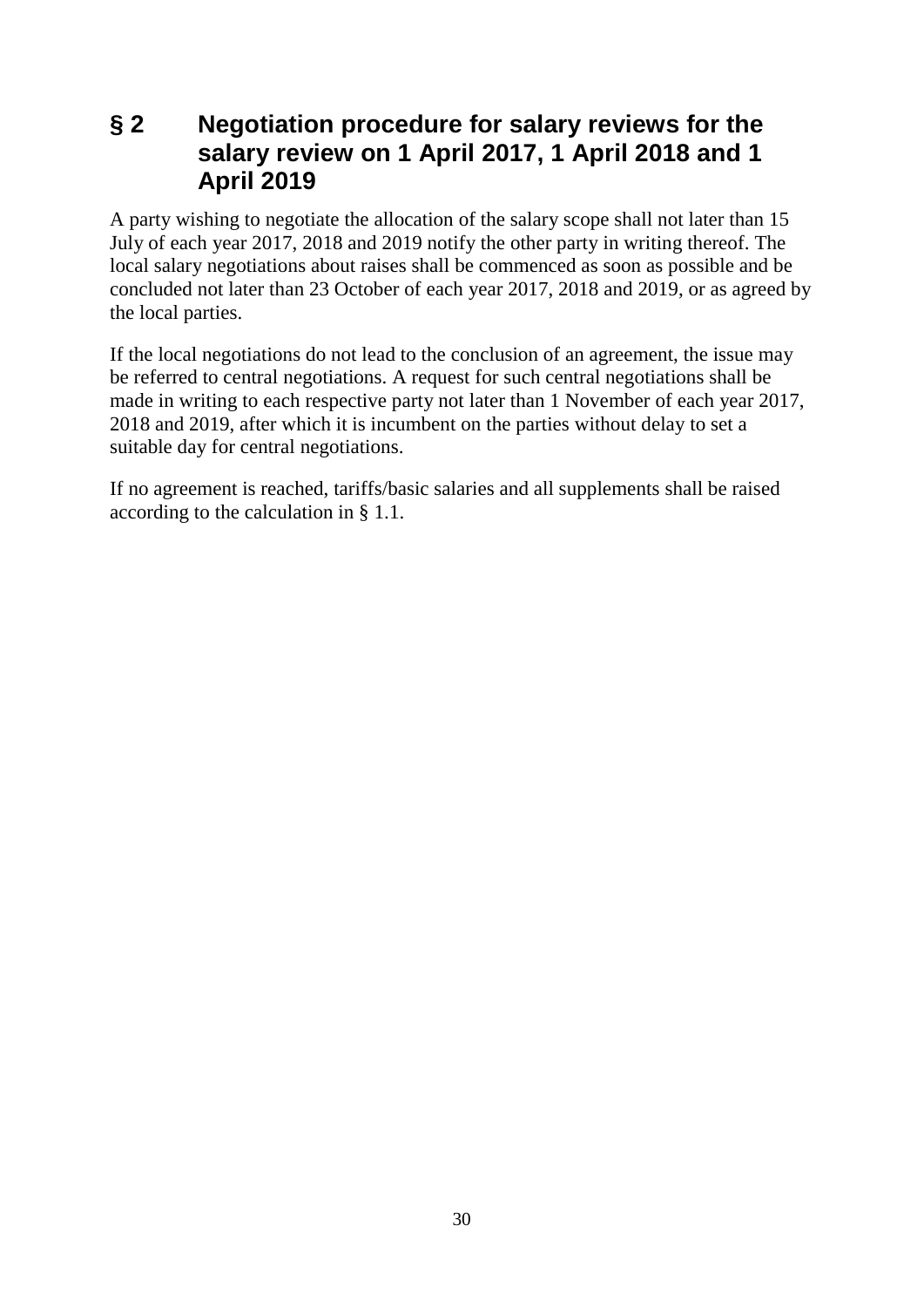# <span id="page-32-0"></span>**Appendix 3 Agreement on contribution to part-time retirement/flexible pension**

The premiums to part-time retirement will be raised by 0.2 % from 1 May 2017 and amount to an aggregate of 0.9 % of pension-qualifying salaries.

The premiums to part-time retirement will be raised by 0.3 % from 1 May 2019 and amount to an aggregate of 1.2 % of pension-qualifying salaries.